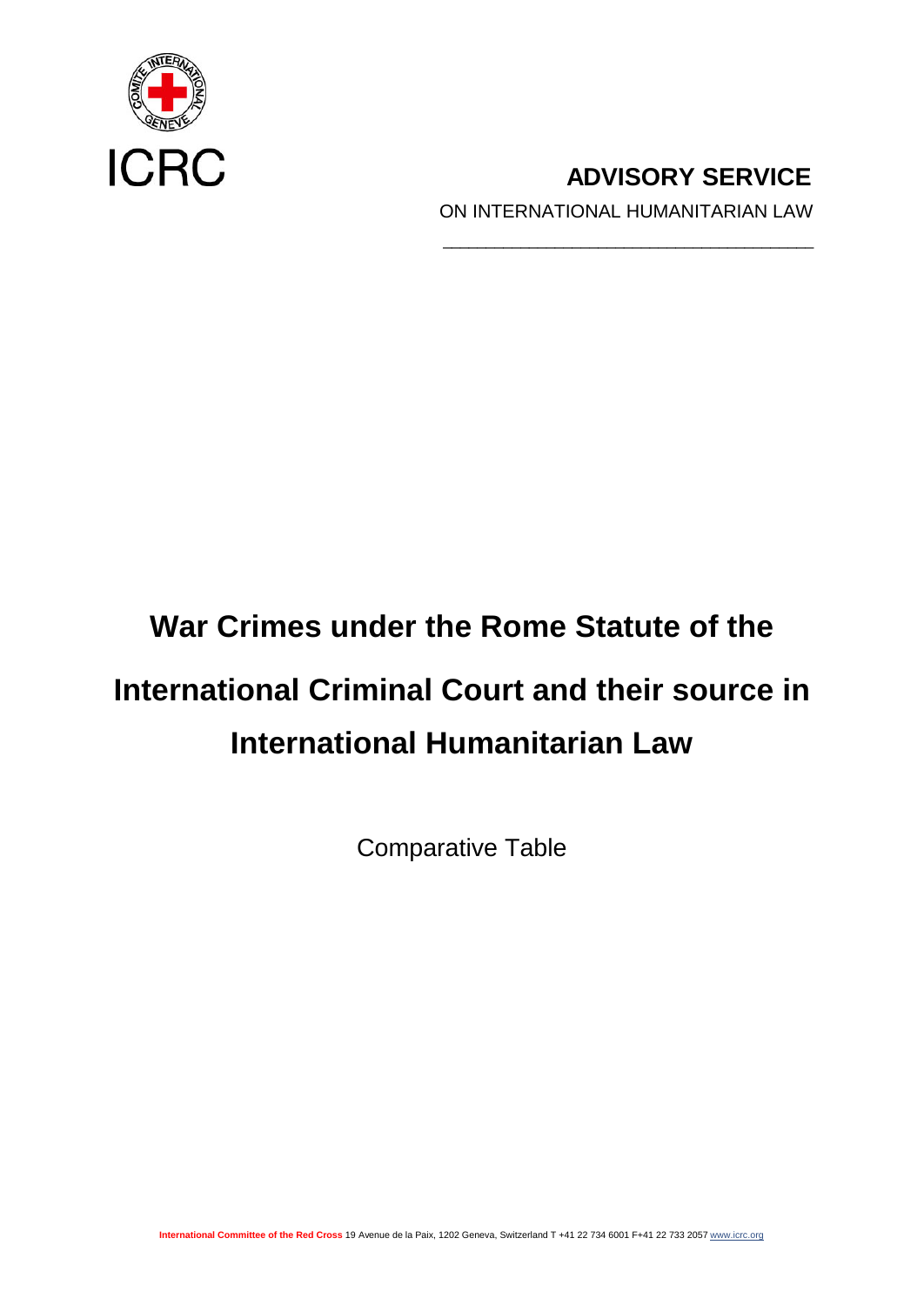#### **NOTE**

The present table seeks to provide the war crimes over which the International Criminal Court (ICC) has jurisdiction, together with the definition of such offences as found in other sources of international humanitarian law (IHL). The table aims, on the one hand, **to identify the origin of the terms used in the Statute's definitions of war crimes** and, on the other, **to highlight the differences in wording and content between those definitions and obligations arising under IHL instruments**.

More specifically, crimes under the ICC Statute are compared with the following:

- Grave breaches of the Geneva Conventions of 1949 and their Additional Protocol I;
- Other serious violations of the laws and customs of war applicable in international armed conflicts (based primarily on the 1899 Hague Declaration, the 1907 Regulations annexed to the Hague Convention No. IV, the 1925 Geneva Protocol, the 1954 Hague Convention for the Protection of Cultural Property in the Event of Armed Conflict and its protocols, the 1989 Convention on the Rights of the Child, the 1994 Convention on the Safety of United Nations and Associated Personnel, and the Statute of the International Criminal Tribunal for the former Yugoslavia);
- Serious violations of the laws and customs of war applicable in non-international armed conflicts (based primarily on Article 3 common to the four Geneva Conventions of 1949, their Additional Protocol II of 1977, the 1999 Optional Protocol to the 1954 Hague Convention for the Protection of Cultural Property in the Event of Armed Conflict, the 1989 Convention on the Rights of the Child, the 1994 Convention on the Safety of United Nations and Associated Personnel, the Statutes of the International Criminal Tribunals for Rwanda and the former Yugoslavia, and the Statute of the Special Court for Sierra Leone).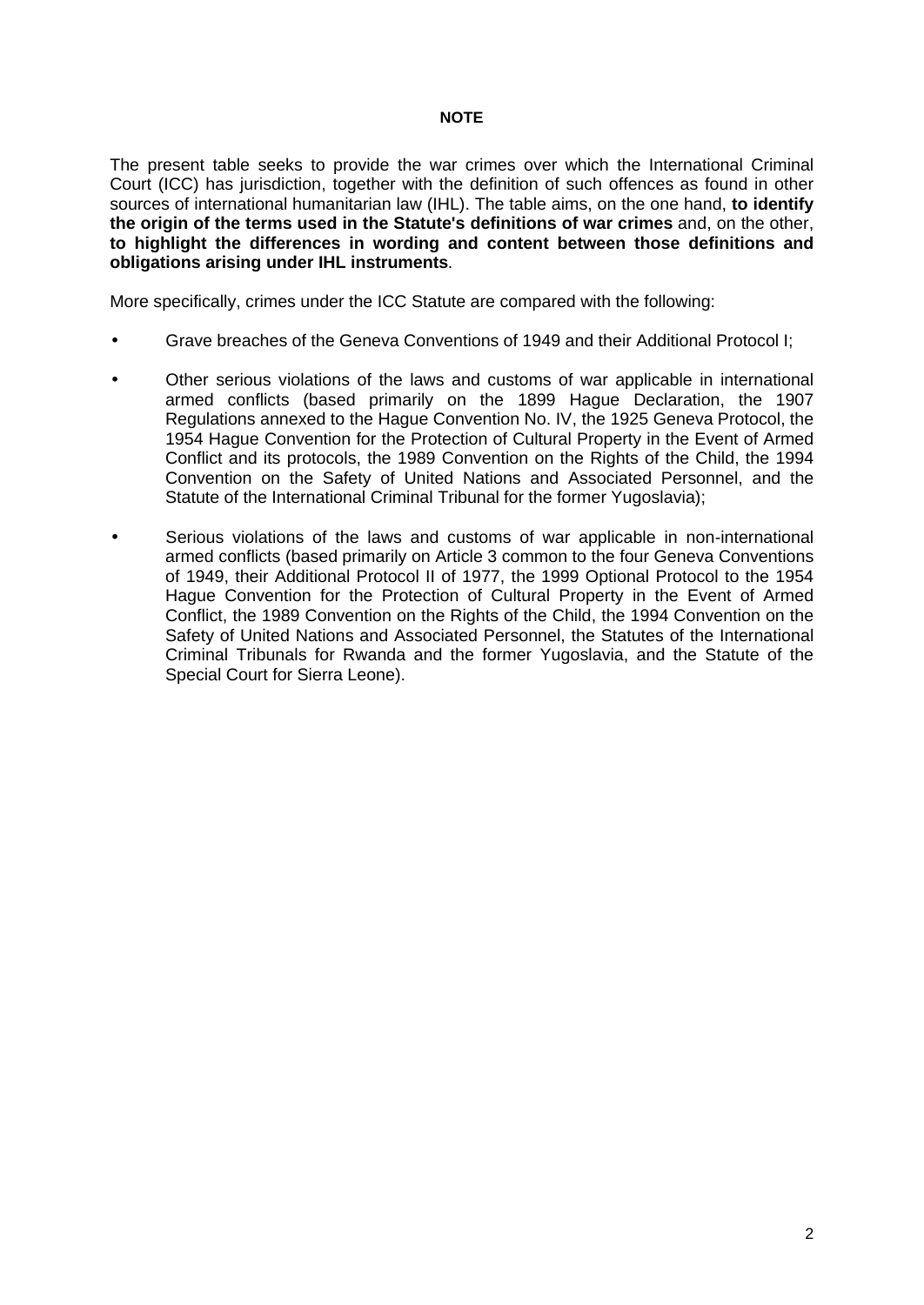**List of abbreviations** (treaties and other documents)

1899 Hague Declaration Declaration concerning the Prohibition of Using Bullets which Expand or Flatten Easily in the Human Body (International Peace Conference, The Hague, 1899) HRIV **Regulations Respecting the Laws and Customs of War on Land,** annexed to The Hague Convention of 18 October 1907 Respecting the Laws and Customs of War on Land (Convention No. IV) 1925 Geneva Protocol Geneva Protocol of 17 June 1925 for the Prohibition of the Use in War of Asphyxiating, Poisonous or other Gases and of Bacteriological Methods of Warfare GCI Geneva Convention for the Amelioration of the Condition of the Wounded and Sick in Armed Forces in the Field, of 12 August 1949 GCII Geneva Convention for the Amelioration of the Condition of Wounded, Sick and Shipwrecked Members of Armed Forces at Sea, of 12 August 1949 GCIII Geneva Convention relative to the Treatment of Prisoners of War, of 12 August 1949 GCIV Geneva Convention relative to the Protection of Civilian Persons in Time of War, of 12 August 1949 API Protocol Additional to the Geneva Conventions of 12 August 1949, and relating to the Protection of Victims of International Armed Conflicts (Protocol I), of 8 June 1977 APII Protocol Additional to the Geneva Conventions of 12 August 1949, and relating to the Protection of Victims of Non-International Armed Conflicts (Protocol II), of 8 June 1977 1954 CCP Convention for the Protection of Cultural Property in the Event of Armed Conflict, of 14 May 1954 Child Convention Convention on the Rights of the Child, United Nations, 20 November 1989 ICTY Statute **Statute** of the International Criminal Tribunal for the former Yugoslavia ICTR Statute Statute of the International Criminal Tribunal for Rwanda 1994 UN Convention Convention on the Safety of United Nations and Associated Personnel, 9 December 1994 ICC Statute **Rome Statute of the International Criminal Court, 17 July 1998** 1999 CCP OP Optional Protocol to the 1954 Convention for the Protection of Cultural Property in the Event of Armed Conflict, 26 March 1999 SCSL Statute Statute of the Special Court for Sierra Leone, 16 January 2002 CIHL Study **ICRC Study on Customary International Humanitarian Law, ed. 2005**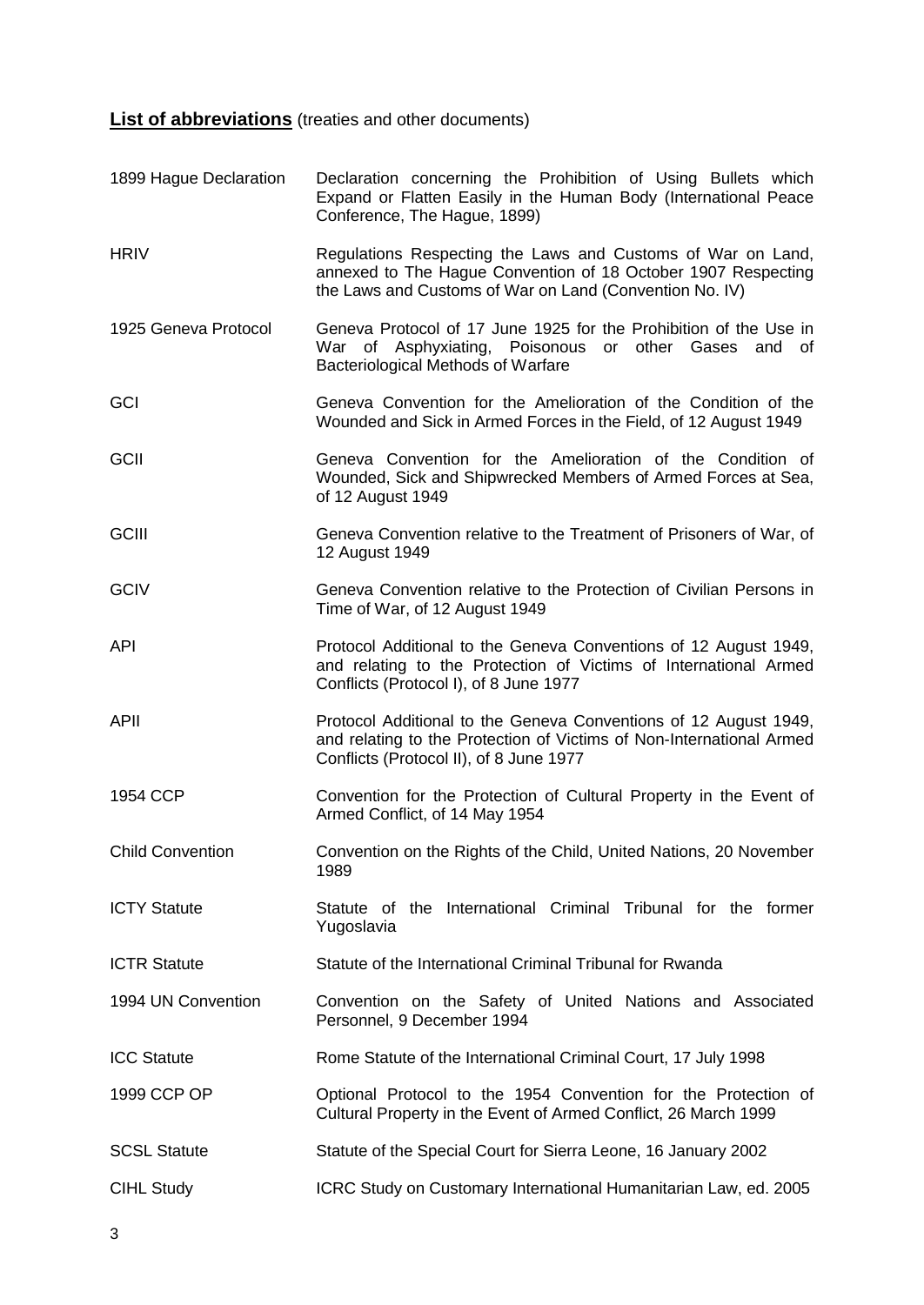### **COMPARATIVE TABLE:**

#### **WAR CRIMES FOUND IN THE ROME STATUTE OF THE INTERNATIONAL CRIMINAL COURT and THEIR SOURCE IN INTERNATIONAL HUMANITARIAN LAW**

| <b>WAR CRIMES UNDER THE ICC STATUTE</b> |                                                                                                                                                        | SOURCE AND PROVISION FOUND IN SOURCES OF IHL                                                                                                                                                                   |                                                            |
|-----------------------------------------|--------------------------------------------------------------------------------------------------------------------------------------------------------|----------------------------------------------------------------------------------------------------------------------------------------------------------------------------------------------------------------|------------------------------------------------------------|
| <b>ICC</b><br><b>Statute</b>            | Art. 8 (2) (a)<br>(committed against protected<br>persons)                                                                                             | <b>GRAVE BREACHES OF THE 1949 GENEVA</b><br><b>CONVENTIONS</b><br>(committed against protected persons)                                                                                                        | Source of<br><b>IHL</b>                                    |
| Art. $8(2)(a)$<br>(i)                   | Wilful killing                                                                                                                                         | Wilful killing                                                                                                                                                                                                 | Art. 50/51/<br>130/147 of                                  |
| Art. $8(2)(a)$<br>(ii)                  | Torture or inhuman treatment,<br>including biological experiments                                                                                      | Torture or inhuman treatment, including biological<br>experiments                                                                                                                                              | GC 1-IV<br>respectively                                    |
| Art. 8 (2) (a)<br>(iii)                 | Wilfully causing great suffering, or<br>serious injury to body or health                                                                               | Wilfully causing great suffering or serious injury to body<br>or health                                                                                                                                        |                                                            |
| Art. $8(2)(a)$<br>(iv)                  | Extensive destruction and<br>appropriation of property, not<br>justified by military necessity and<br>carried out unlawfully and<br>wantonly           | Extensive destruction and appropriation of property, not<br>justified by military necessity and carried out unlawfully<br>and wantonly                                                                         | Art. 50/<br>51/147 of GC<br>I, II and IV<br>respectively   |
| Art. $8(2)(a)$<br>(v)                   | Compelling a prisoner of war or<br>other protected person to serve in<br>the forces of a hostile Power                                                 | Compelling a prisoner of war [or a protected person] to<br>serve in the forces of the hostile Power                                                                                                            | Art. 130 and<br>147 of GC III<br>and GC IV<br>respectively |
| Art.8 $(2)$ $(a)$<br>(vi)               | Wilfully depriving a prisoner of<br>war or other protected person of<br>the rights of fair and regular trial                                           | Wilfully depriving a prisoner of war [or a protected<br>person] of the rights of fair and regular trial prescribed<br>in this Convention                                                                       | Art. 130 and<br>147 of GC III<br>and GC IV<br>respectively |
| Art. $8(2)(a)$<br>(vii)                 | Unlawful deportation or transfer<br>or unlawful confinement                                                                                            | Unlawful deportation or transfer or unlawful confinement                                                                                                                                                       | Art. 147 GC<br>IV                                          |
| Art. $8(2)(a)$<br>(viii)                | Taking of hostages                                                                                                                                     | Taking of hostages                                                                                                                                                                                             | Art. 147 GC<br>IV                                          |
|                                         | Art. 8 (2) (b)                                                                                                                                         | <b>GRAVE BREACHES OF ADDITIONAL</b><br>PROTOCOL I AND OTHER RELEVANT TEXTS                                                                                                                                     |                                                            |
| Art. $8(2)(b)$<br>(i)                   | Intentionally directing attacks<br>against the civilian population as<br>such or against individual civilians<br>not taking direct part in hostilities | [When committed wilfully, in violation of the relevant<br>provisions of this Protocol, and causing death or serious<br>injury to body or health]<br>Making the civilian population or individual civilians the | Art. 85 (3)<br>(a), plus Art.<br>51(2) AP I                |
| Art. $8(2)(b)$<br>(ii)                  | Intentionally directing attacks<br>against civilian objects, that is,<br>objects which are not military<br>objectives                                  | object of attack<br>Civilian objects shall not be the object of attack or of<br>reprisals                                                                                                                      | Art. 52 (1)<br>AP I                                        |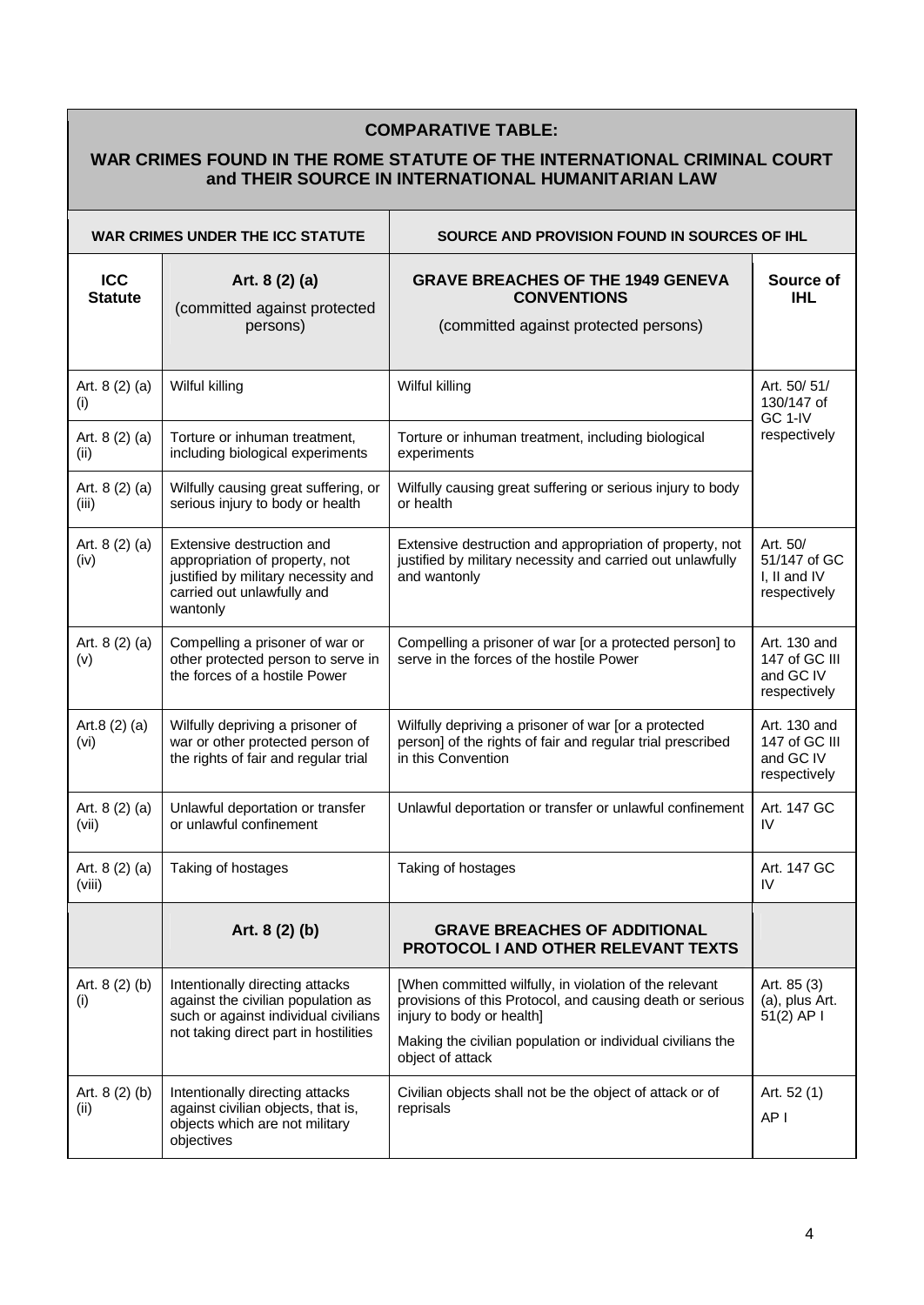| Art. $8(2)(b)$                               | Intentionally directing attacks                                                                                                                                                        | [Peacekeeping missions:]                                                                                                                                                                                                                                                              |                                            |
|----------------------------------------------|----------------------------------------------------------------------------------------------------------------------------------------------------------------------------------------|---------------------------------------------------------------------------------------------------------------------------------------------------------------------------------------------------------------------------------------------------------------------------------------|--------------------------------------------|
| (iii)<br>See also<br>Art. 8 (2) (b)<br>(xxi) | against personnel, installations,<br>material, units or vehicles<br>involved in a humanitarian<br>assistance or peacekeeping<br>mission in accordance with the                         | United Nations and associated personnel, their<br>equipment and premises shall not be made the object<br>of attack or of any action that prevents them from<br>discharging their mandate                                                                                              | Art. 7 (1) of<br>the 1994 UN<br>Convention |
|                                              | Charter of the United Nations, as<br>long as they are entitled to the                                                                                                                  | 1. The intentional commission of:                                                                                                                                                                                                                                                     | Art. 9 of the                              |
|                                              | protection given to civilians or<br>civilian objects under the<br>international law of armed conflict                                                                                  | (a) A murder, kidnapping or other attack upon the<br>person or liberty of any United Nations or associated<br>personnel                                                                                                                                                               | 1994 UN<br>Convention                      |
|                                              |                                                                                                                                                                                        | (b) A violent attack upon the official premises, the<br>private accommodation or the means of transportation<br>of any United Nations or associated personnel likely to<br>endanger his or her person or liberty                                                                      |                                            |
|                                              |                                                                                                                                                                                        | (c) A threat to commit any such attack with the objective<br>of compelling a physical or juridical person to do or to<br>refrain from doing any act                                                                                                                                   |                                            |
|                                              |                                                                                                                                                                                        | (d) An attempt to commit any such attack                                                                                                                                                                                                                                              |                                            |
|                                              |                                                                                                                                                                                        | (e) An act constituting participation as an accomplice in<br>any such attack, or in an attempt to commit such attack,<br>or in organizing or ordering others to commit such<br>attack, shall be made by each State Party a crime<br>under its national law                            |                                            |
|                                              |                                                                                                                                                                                        | 2. Each State Party shall make the crimes set out in<br>paragraph 1 punishable by appropriate penalties which<br>shall take into account their grave nature                                                                                                                           |                                            |
|                                              |                                                                                                                                                                                        | [Humanitarian assistance:]                                                                                                                                                                                                                                                            |                                            |
|                                              |                                                                                                                                                                                        | [Personnel participating in relief actions] shall be<br>respected and protected                                                                                                                                                                                                       | Art. 71 (2) of<br>AP I.                    |
| Art. $8(2)(b)$<br>(iv)                       | Intentionally launching an attack<br>in the knowledge that such attack<br>will cause incidental loss of life or<br>injury to civilians or damage to<br>civilian objects or widespread, | [Indiscriminate attacks:]<br>[When committed wilfully, in violation of the relevant<br>provisions of this Protocol, and causing death or serious<br>injury to body or health]                                                                                                         | Art. 85 (3) (b)<br>of AP I.                |
|                                              | long-term and severe damage to<br>the natural environment which<br>would be clearly excessive in<br>relation to the concrete and direct<br>overall military advantage<br>anticipated   | Launching an indiscriminate attack affecting the civilian<br>population or civilian objects in the knowledge that such<br>attack will cause excessive loss of life, injury to civilians<br>or damage to civilian objects, as defined in Article 57,<br>paragraph 2 (a) (iii) [of API] |                                            |
|                                              |                                                                                                                                                                                        | Launching an attack which may be expected to cause<br>incidental loss of life, injury to civilians, damage to<br>civilian objects, or a combination thereof, which would<br>be excessive in relation to the concrete and direct<br>military advantage anticipated, is prohibited      | Rule 14 of<br>CIHL study                   |
|                                              |                                                                                                                                                                                        | [Damage to the natural environment:]                                                                                                                                                                                                                                                  |                                            |
|                                              |                                                                                                                                                                                        | It is prohibited to employ methods or means of warfare<br>which are intended, or may be expected, to cause<br>widespread, long-term and severe damage to the<br>natural environment                                                                                                   | Art. 35 (3) of<br>AP I                     |
|                                              |                                                                                                                                                                                        | [] and thereby to prejudice the health or survival of<br>the population                                                                                                                                                                                                               | Art. 55 (1) of<br>AP I                     |
|                                              |                                                                                                                                                                                        | Attacks against the natural environment by way of<br>reprisals are prohibited                                                                                                                                                                                                         | Art. 55 (2) of<br>AP I                     |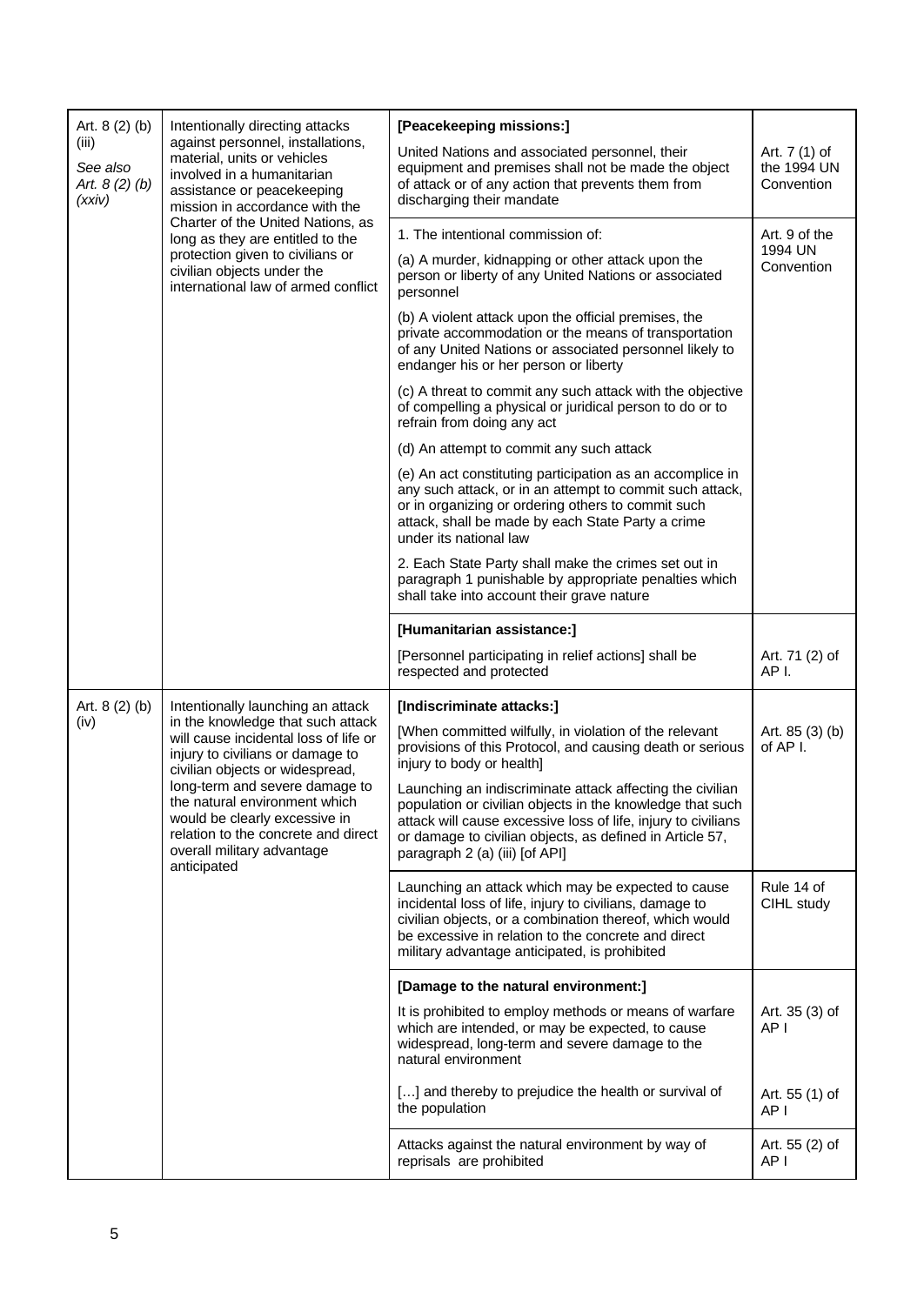| Art. 8 (2) (b)<br>(v)    | Attacking or bombarding, by<br>whatever means, towns, villages,<br>dwellings or buildings which are<br>undefended and which are not<br>military objectives                                                                                                                            | [When committed wilfully, in violation of the relevant<br>provisions of this Protocol, and causing death or serious<br>injury to body or health]<br>Making non-defended localities and demilitarized zones<br>the object of attack                                                                                                                                                                                                            | Art. 85 (3) (d)<br>of AP I;                         |
|--------------------------|---------------------------------------------------------------------------------------------------------------------------------------------------------------------------------------------------------------------------------------------------------------------------------------|-----------------------------------------------------------------------------------------------------------------------------------------------------------------------------------------------------------------------------------------------------------------------------------------------------------------------------------------------------------------------------------------------------------------------------------------------|-----------------------------------------------------|
|                          |                                                                                                                                                                                                                                                                                       | The attack or bombardment, by whatever means, of<br>towns, villages, dwellings, or buildings which are<br>undefended is prohibited                                                                                                                                                                                                                                                                                                            | Art. 25 of HR<br>IV                                 |
|                          |                                                                                                                                                                                                                                                                                       | Directing an attack against a zone established to shelter<br>the wounded, the sick and civilians from the effects of<br>hostilities; directing an attack against a demilitarized<br>zone agreed upon between the parties to the conflict;<br>and directing an attack against a non-defended locality<br>is prohibited                                                                                                                         | Rules 35, 36,<br>37 of CIHL<br>Study                |
| Art. 8 (2) (b)<br>(vi)   | Killing or wounding a combatant<br>who, having laid down his arms or<br>having no longer means of<br>defence, has surrendered at                                                                                                                                                      | [When committed wilfully, in violation of the relevant<br>provisions of this Protocol, and causing death or serious<br>injury to body or health]                                                                                                                                                                                                                                                                                              | Art. 85 (3) (e)<br>of AP I                          |
|                          | discretion                                                                                                                                                                                                                                                                            | Making a person the object of attack in the knowledge<br>that he is 'hors de combat'                                                                                                                                                                                                                                                                                                                                                          |                                                     |
|                          |                                                                                                                                                                                                                                                                                       | [It is especially forbidden:]                                                                                                                                                                                                                                                                                                                                                                                                                 | Art. 23 (c) of<br>HR IV                             |
|                          |                                                                                                                                                                                                                                                                                       | (c) To kill or wound an enemy who, having laid down his<br>arms, or having no longer means of defence, has<br>surrendered at discretion;                                                                                                                                                                                                                                                                                                      |                                                     |
| Art. 8 (2) (b)<br>(vii)  | Making improper use of a flag of<br>truce, of the flag or of the military<br>insignia and uniform of the enemy                                                                                                                                                                        | [When committed wilfully, in violation of the relevant<br>provisions of this Protocol, and causing death or serious<br>injury to body or health]                                                                                                                                                                                                                                                                                              | Art. 85 (3) (f)<br>of AP I                          |
|                          | or of the United Nations, as well<br>as of the distinctive emblems of<br>the Geneva Conventions,<br>resulting in death or serious<br>personal injury                                                                                                                                  | The perfidious use, in violation of Article 37 [of API], of<br>the distinctive emblem of the red cross, red crescent or<br>red lion and sun or of other protective signs recognized<br>by the Conventions or this Protocol                                                                                                                                                                                                                    |                                                     |
|                          |                                                                                                                                                                                                                                                                                       | It is especially forbidden: [] To make improper use of<br>a flag of truce, of the national flag or of the military<br>insignia and uniform of the enemy, as well as the<br>distinctive badges of the Geneva Convention                                                                                                                                                                                                                        | Art. 23 (f) of<br>HR IV                             |
|                          |                                                                                                                                                                                                                                                                                       | The improper use of the white flag of truce; the<br>distinctive emblems of the Geneva Conventions; the<br>United Nations emblem and uniform, except as<br>authorized by the organization; other internationally<br>recognized emblems; the flags or military emblems,<br>insignia or uniforms of the adversary; the flags or<br>military emblems, insignia or uniforms of neutral or<br>other States not party to the conflict, is prohibited | Rules 58, 59,<br>60, 61, 62, 63<br>of CIHL<br>Study |
| Art. $8(2)(b)$<br>(viii) | The transfer, directly or indirectly,<br>by the Occupying Power of parts<br>of its own civilian population into<br>the territory it occupies, or the<br>deportation or transfer of all or<br>parts of the population of the<br>occupied territory within or<br>outside this territory | [When committed wilfully and in violation of the<br>Conventions or the Protocol]<br>The transfer by the Occupying Power of parts of its own<br>civilian population into the territory it occupies, or the<br>deportation or transfer of all or parts of the population of<br>the occupied territory within or outside this territory, in<br>violation of Article 49 of the Fourth Convention                                                  | Art. $85(4)(a)$<br>of AP I                          |
|                          |                                                                                                                                                                                                                                                                                       | Parties to an international armed conflict may not deport<br>or forcibly transfer the civilian population of an occupied<br>territory, in whole or in part, unless the security of the<br>civilians involved or imperative military reasons so<br>demand                                                                                                                                                                                      | Rule 129A of<br>CIHL Study                          |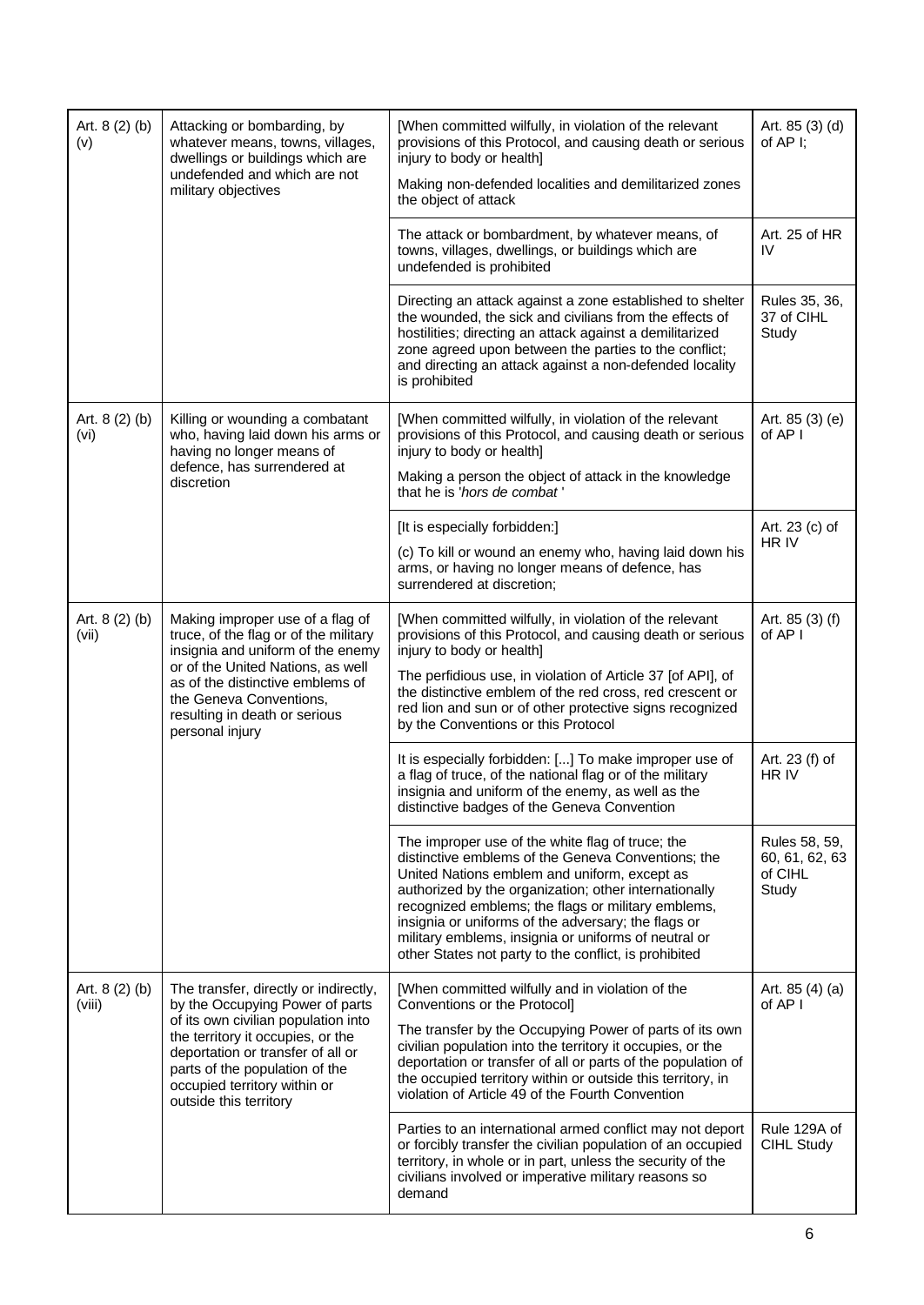|                        |                                                                                                                                                                                                                                                                            | States may not deport or transfer parts of their own<br>civilian population into a territory they occupy                                                                                                                                                                                                                                                                                                                                                                                                                                                                                                                                                            | Rule 130 of<br>CIHL Study     |
|------------------------|----------------------------------------------------------------------------------------------------------------------------------------------------------------------------------------------------------------------------------------------------------------------------|---------------------------------------------------------------------------------------------------------------------------------------------------------------------------------------------------------------------------------------------------------------------------------------------------------------------------------------------------------------------------------------------------------------------------------------------------------------------------------------------------------------------------------------------------------------------------------------------------------------------------------------------------------------------|-------------------------------|
| Art. 8 (2) (b)<br>(ix) | Intentionally directing attacks<br>against buildings dedicated to<br>religion, education, art, science or<br>charitable purposes, historic<br>monuments, hospitals and places<br>where the sick and wounded are<br>collected, provided they are not<br>military objectives | Making the clearly-recognized historic monuments,<br>works of art or places of worship which constitute the<br>cultural or spiritual heritage of peoples and to which<br>special protection has been given by special<br>arrangement, for example, within the framework of a<br>competent international organization, the object of<br>attack, causing as a result extensive destruction<br>thereof, where there is no evidence of the violation by<br>the adverse Party of Article 53, sub-paragraph (b) [of<br>API], and when such historic monuments, works of art<br>and places of worship are not located in the immediate<br>proximity of military objectives | Art. 85 (4) (d)<br>of AP I    |
|                        |                                                                                                                                                                                                                                                                            | [ It is prohibited]:<br>(a) to commit any acts of hostility directed against the<br>historic monuments, works of art or places of worship<br>which constitute the cultural or spiritual heritage of<br>peoples<br>(c) to make such objects the object of reprisals                                                                                                                                                                                                                                                                                                                                                                                                  | Arts. 53 (a)<br>and (c) of AP |
|                        |                                                                                                                                                                                                                                                                            | In sieges and bombardments all necessary steps must<br>be taken to spare, as far as possible, buildings<br>dedicated to religion, art, science, or charitable<br>purposes, historic monuments, hospitals, and places<br>where the sick and wounded are collected, provided<br>they are not being used at the time for military purposes                                                                                                                                                                                                                                                                                                                             | Art 27 (1) of<br>HR IV        |
|                        |                                                                                                                                                                                                                                                                            | The property of municipalities, that of institutions<br>dedicated to religion, charity and education, the arts<br>and sciences, even when State property, shall be<br>treated as private property. All seizure of, destruction or<br>wilful damage done to institutions of this character,<br>historic monuments, works of art and science, is<br>forbidden, and should be made the subject of legal<br>proceedings                                                                                                                                                                                                                                                 | Art. 56 of HR<br>IV           |
|                        |                                                                                                                                                                                                                                                                            | The High Contracting Parties undertake to respect<br>cultural property situated within their own territory as<br>well as within the territory of other High Contracting<br>Parties by refraining from any use of the property and<br>its immediate surroundings or of the appliances in use<br>for its protection for purposes which are likely to expose<br>it to destruction or damage in the event of armed<br>conflict; and by refraining from any act of hostility<br>directed against such property                                                                                                                                                           | Art. 4 (1) of<br>1954 CCP     |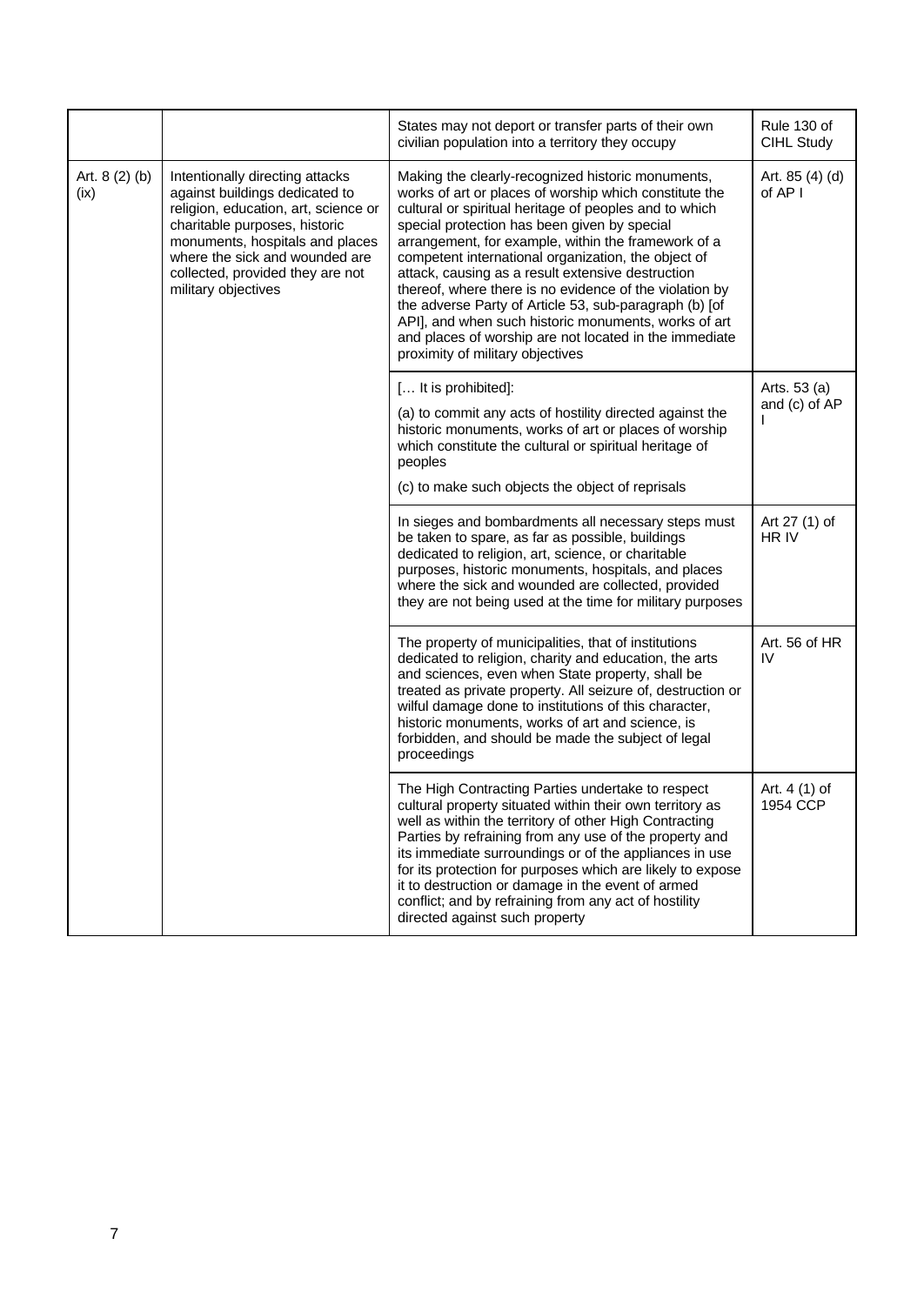|                                                                                                                     |                                   | 1. Any person commits an offence within the meaning of                                                                                                                                                                                                                                                                                                                                                                                                             | Art. 15 of the                         |
|---------------------------------------------------------------------------------------------------------------------|-----------------------------------|--------------------------------------------------------------------------------------------------------------------------------------------------------------------------------------------------------------------------------------------------------------------------------------------------------------------------------------------------------------------------------------------------------------------------------------------------------------------|----------------------------------------|
|                                                                                                                     |                                   | this Protocol if that person intentionally and in violation<br>of the Convention or this Protocol commits any of the<br>following acts:                                                                                                                                                                                                                                                                                                                            | 1999 CCP<br>OP                         |
|                                                                                                                     |                                   | a. making cultural property under enhanced protection<br>the object of attack                                                                                                                                                                                                                                                                                                                                                                                      |                                        |
|                                                                                                                     |                                   | b. using cultural property under enhanced protection or<br>its immediate surroundings in support of military action                                                                                                                                                                                                                                                                                                                                                |                                        |
|                                                                                                                     |                                   | c. extensive destruction or appropriation of cultural<br>property protected under the Convention and this<br>Protocol                                                                                                                                                                                                                                                                                                                                              |                                        |
|                                                                                                                     |                                   | d. making cultural property protected under the<br>Convention and this Protocol the object of attack                                                                                                                                                                                                                                                                                                                                                               |                                        |
|                                                                                                                     |                                   | e. theft, pillage or misappropriation of, or acts of<br>vandalism directed against cultural property protected<br>under the Convention                                                                                                                                                                                                                                                                                                                             |                                        |
|                                                                                                                     |                                   | 2. Each Party shall adopt such measures as may be<br>necessary to establish as criminal offences under its<br>domestic law the offences set forth in this Article and to<br>make such offences punishable by appropriate<br>penalties. When doing so, Parties shall comply with<br>general principles of law and international law, including<br>the rules extending individual criminal responsibility to<br>persons other than those who directly commit the act |                                        |
|                                                                                                                     |                                   | [The International Tribunal shall have the power to<br>prosecute persons violating the laws or customs of war.<br>Such violations shall include, but not be limited to:]                                                                                                                                                                                                                                                                                           | Art. $3$ (d) of<br><b>ICTY Statute</b> |
|                                                                                                                     |                                   | Seizure of, destruction or wilful damage done to<br>institutions dedicated to religion, charity and education,<br>the arts and sciences, historic monuments and works of<br>art and science                                                                                                                                                                                                                                                                        |                                        |
|                                                                                                                     |                                   | Each party to the conflict must respect cultural property:                                                                                                                                                                                                                                                                                                                                                                                                         | Rule 38 of                             |
|                                                                                                                     |                                   | A. Special care must be taken in military operations to<br>avoid damage to buildings dedicated to religion, art,<br>science, education or charitable purposes and historic<br>monuments unless they are military objectives                                                                                                                                                                                                                                        | CIHL Study                             |
|                                                                                                                     |                                   | B. Property of great importance to the cultural heritage<br>of every people must not be the object of attack unless<br>imperatively required by military necessity                                                                                                                                                                                                                                                                                                 |                                        |
|                                                                                                                     |                                   | Each party to the conflict must protect cultural property:                                                                                                                                                                                                                                                                                                                                                                                                         | Rule 40 of                             |
|                                                                                                                     |                                   | A. All seizure of or destruction or wilful damage done to<br>institutions dedicated to religion, charity, education, the<br>arts and sciences, historic monuments and works of art<br>and science is prohibited                                                                                                                                                                                                                                                    | CIHL Study                             |
|                                                                                                                     |                                   | B. Any form of theft, pillage or misappropriation of, and<br>any acts of vandalism directed against, property of<br>great importance to the cultural heritage of every people<br>is prohibited                                                                                                                                                                                                                                                                     |                                        |
| Art. $8(2)(b)$                                                                                                      | Subjecting persons who are in the | [Physical mutilations:]                                                                                                                                                                                                                                                                                                                                                                                                                                            | Art. 11 (2) (a)                        |
| (x)<br>physical mutilation or to medical<br>or scientific experiments of any<br>kind which are neither justified by | power of an adverse party to      | It is, in particular, prohibited to carry out on such<br>persons, even with their consent:                                                                                                                                                                                                                                                                                                                                                                         | - in<br>connection<br>with 11 (4) of   |
|                                                                                                                     | (a) physical mutilations          | AP I (below)                                                                                                                                                                                                                                                                                                                                                                                                                                                       |                                        |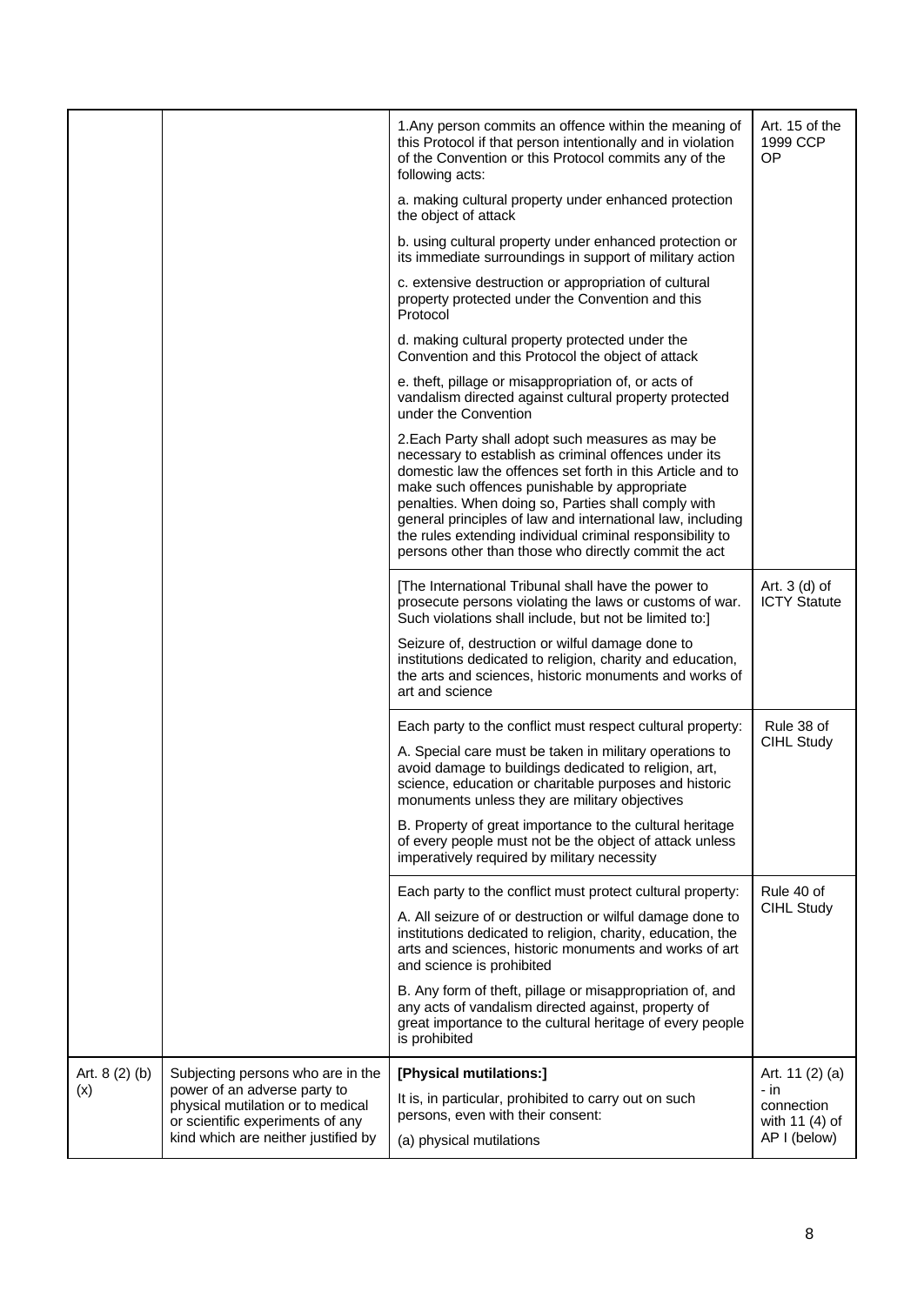|                          | the medical, dental or hospital<br>treatment of the person<br>concerned nor carried out in his<br>or her interest, and which cause<br>death to or seriously endanger<br>the health of such person or | [Medical and scientific experiments:]<br>[] It is prohibited to subject the persons described in<br>this Article to any medical procedure which is not<br>indicated by the state of health of the person<br>concerned[]                                                                                                                                                                                                                                                                                | Art. 11 (1) of<br>AP I                |
|--------------------------|------------------------------------------------------------------------------------------------------------------------------------------------------------------------------------------------------|--------------------------------------------------------------------------------------------------------------------------------------------------------------------------------------------------------------------------------------------------------------------------------------------------------------------------------------------------------------------------------------------------------------------------------------------------------------------------------------------------------|---------------------------------------|
|                          | persons                                                                                                                                                                                              | Any wilful act or omission which seriously endangers<br>the physical or mental health or integrity of any person<br>who is in the power of a Party other than the one on<br>which he depends and which either violates any of the<br>prohibitions in paragraphs 1 and 2 [of API, Art. 11] or<br>fails to comply with the requirements of paragraph 3 [of<br>API, Art. 11] (includes physical mutilations, medical or<br>scientific experiments and removal of tissue or organs<br>for transplantation) | Art. 11 (4) of<br>AP I                |
|                          |                                                                                                                                                                                                      | Mutilation, medical or scientific experiments or any<br>other medical procedure not indicated by the state of<br>health of the person concerned and not consistent with<br>generally accepted medical standards are prohibited                                                                                                                                                                                                                                                                         | Rule 92 CIHL<br>Study                 |
| Art. 8 (2) (b)<br>(xi)   | Killing or wounding treacherously<br>individuals belonging to the<br>hostile nation or army                                                                                                          | It is prohibited to kill, injure or capture an adversary by<br>resort to perfidy                                                                                                                                                                                                                                                                                                                                                                                                                       | Art. 37 (1) of<br>AP I                |
|                          |                                                                                                                                                                                                      | It is especially forbidden: [] To kill or wound<br>treacherously individuals belonging to the hostile nation<br>or army                                                                                                                                                                                                                                                                                                                                                                                | Art. 23 (b) of<br>HR IV               |
|                          |                                                                                                                                                                                                      | Killing, injuring or capturing an adversary by resort to<br>perfidy is prohibited                                                                                                                                                                                                                                                                                                                                                                                                                      | Rule 65 of<br>CIHL Study              |
| Art. 8 (2) (b)<br>(xii)  | Declaring that no quarter will be<br>given                                                                                                                                                           | It is prohibited to order that there shall be no survivors,<br>to threaten an adversary therewith or to conduct<br>hostilities on this basis                                                                                                                                                                                                                                                                                                                                                           | Art. 40 of AP<br>I                    |
|                          |                                                                                                                                                                                                      | It is especially forbidden: [] To declare that no quarter<br>will be given                                                                                                                                                                                                                                                                                                                                                                                                                             | Art. 23 (d) of<br>HR IV               |
|                          |                                                                                                                                                                                                      | Ordering that no quarter will be given, threatening an<br>adversary therewith or conducting hostilities on this<br>basis is prohibited                                                                                                                                                                                                                                                                                                                                                                 | Rule 46 of<br>CIHL Study              |
| Art. $8(2)(b)$<br>(xiii) | Destroying or seizing the enemy's<br>property unless such destruction<br>or seizure be imperatively<br>demanded by the necessities of<br>war                                                         | It is especially forbidden: [] To destroy or seize the<br>enemy's property, unless such destruction or seizure be<br>imperatively demanded by the necessities of war                                                                                                                                                                                                                                                                                                                                   | Art. 23 (g) of<br>HR IV               |
|                          |                                                                                                                                                                                                      | [The International Tribunal shall have the power to<br>prosecute persons violating the laws or customs of war.<br>Such violations shall include, but not be limited to:]                                                                                                                                                                                                                                                                                                                               | Art. $3(b)$ of<br><b>ICTY Statute</b> |
|                          |                                                                                                                                                                                                      | Wanton destruction of cities, towns or villages, or<br>devastation not justified by military necessity                                                                                                                                                                                                                                                                                                                                                                                                 |                                       |
|                          |                                                                                                                                                                                                      | The destruction or seizure of the property of an<br>adversary is prohibited, unless required by imperative<br>military necessity                                                                                                                                                                                                                                                                                                                                                                       | Rule 50 of<br>CIHL Study              |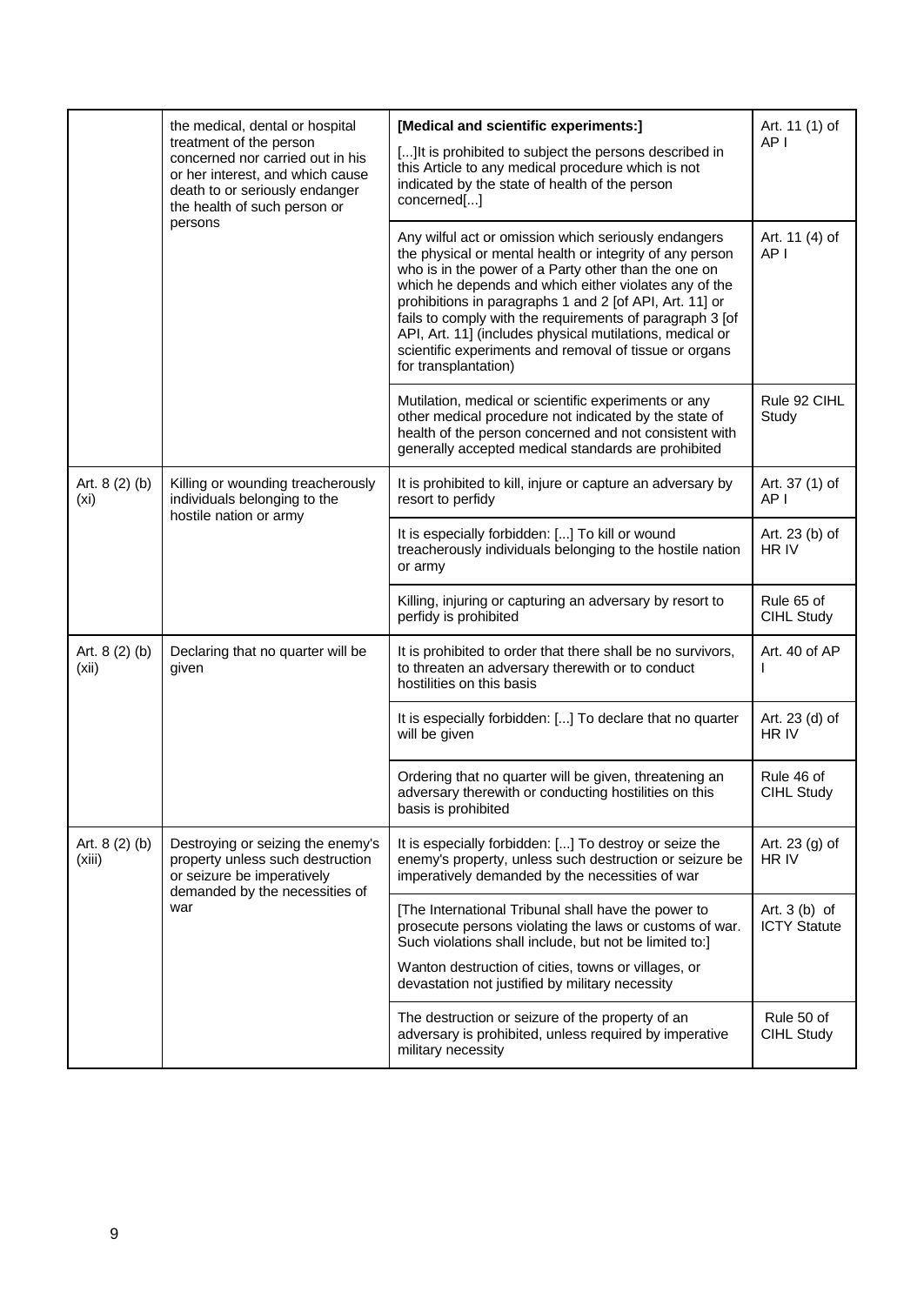|                           |                                                                                                                                                                                                                             | In occupied territory:<br>(a) movable public property that can be used for military<br>operations may be confiscated<br>(b) immovable public property must be administered<br>according to the rule of usufruct<br>(c) private property must be respected and may not be<br>confiscated<br>except where destruction or seizure of such property is<br>required by imperative military necessity | Rule 51 of<br>CIHL Study               |
|---------------------------|-----------------------------------------------------------------------------------------------------------------------------------------------------------------------------------------------------------------------------|-------------------------------------------------------------------------------------------------------------------------------------------------------------------------------------------------------------------------------------------------------------------------------------------------------------------------------------------------------------------------------------------------|----------------------------------------|
| Art. 8 (2) (b)<br>(xiv)   | Declaring abolished, suspended<br>or inadmissible in a court of law<br>the rights and actions of the<br>nationals of the hostile party                                                                                      | It is especially forbidden: [] To declare abolished,<br>suspended, or inadmissible in a court of law the rights<br>and actions of the nationals of the hostile party                                                                                                                                                                                                                            | Art. 23 (1) (h)<br>of HR IV            |
| Art. 8 (2) (b)<br>(xv)    | Compelling the nationals of the<br>hostile party to take part in the<br>operations of war directed against<br>their own country, even if they<br>were in the belligerent's service<br>before the commencement of the<br>war | A belligerent is likewise forbidden to compel the<br>nationals of the hostile party to take part in the<br>operations of war directed against their own country,<br>even if they were in the belligerent's service before the<br>commencement of the war                                                                                                                                        | Art. 23 (2) of<br>HR IV                |
| Art. 8 (2) (b)<br>(xvi)   | Pillaging a town or place, even<br>when taken by assault                                                                                                                                                                    | The pillage of a town or place, even when taken by<br>assault, is prohibited                                                                                                                                                                                                                                                                                                                    | Art. 28 of HR<br>IV                    |
|                           |                                                                                                                                                                                                                             | [The International Tribunal shall have the power to<br>prosecute persons violating the laws or customs of war.<br>Such violations shall include, but not be limited to:]<br>Plunder of public or private property                                                                                                                                                                               | Art. 3 (e) of<br><b>ICTY Statute</b>   |
|                           |                                                                                                                                                                                                                             | Pillage is prohibited                                                                                                                                                                                                                                                                                                                                                                           | Rule 52 of<br>CIHL Study               |
| Art. 8 (2) (b)<br>(xvii)  | Employing poison or poisoned<br>weapons                                                                                                                                                                                     | It is especially forbidden: [] To employ poison or<br>poisoned weapons                                                                                                                                                                                                                                                                                                                          | Art. 23 (a) of<br>the HR IV            |
|                           |                                                                                                                                                                                                                             | [The International Tribunal shall have the power to<br>prosecute persons violating the laws or customs of war.<br>Such violations shall include, but not be limited to:]<br>Employment of poisonous weapons or other weapons<br>calculated to cause unnecessary suffering                                                                                                                       | Art. $3$ (a) of<br><b>ICTY Statute</b> |
|                           |                                                                                                                                                                                                                             | The use of poison or poisoned weapons is prohibited                                                                                                                                                                                                                                                                                                                                             | Rule 72 of<br>CIHL Study               |
| Art. $8(2)(b)$<br>(xviii) | Employing asphyxiating,<br>poisonous or other gases, and all<br>analogous liquids, materials or<br>devices                                                                                                                  | The High Contracting Parties accept the prohibition of<br>the use in war of asphyxiating, poisonous or other<br>gases, and of all analogous liquids, materials or<br>devices, and agree to extend it to the use of<br>bacteriological methods of warfare                                                                                                                                        | 1925 Geneva<br>Protocol.<br>synthesis  |
|                           |                                                                                                                                                                                                                             | The use of biological weapons; the use of chemical<br>weapons; and the use of riot-control agents as a<br>method of warfare, is prohibited                                                                                                                                                                                                                                                      | Rule 73, 74,<br>75 of CIHL<br>Study    |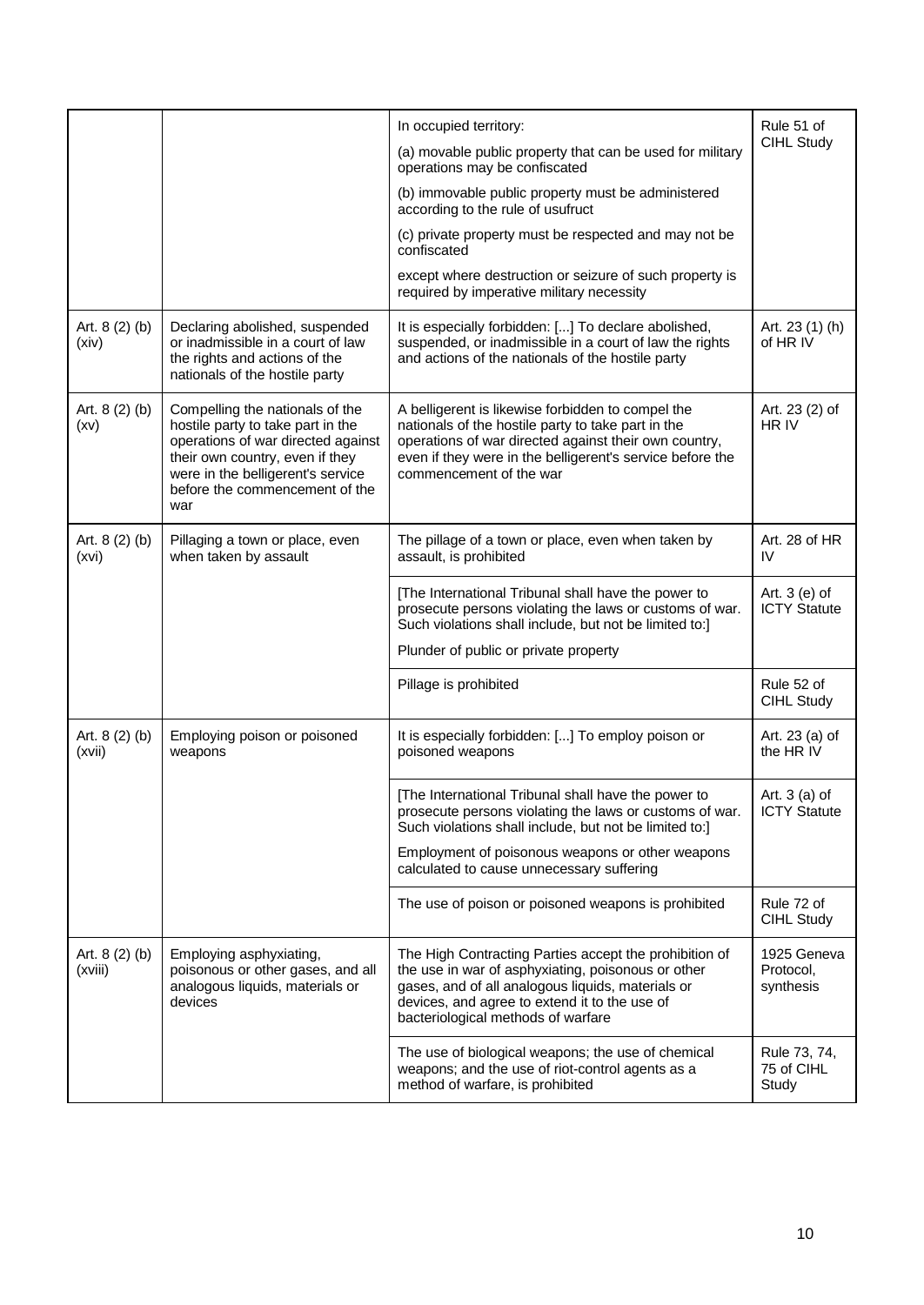|                         |                                                                                                                                                                                                                                                                                                                                                              | The use of herbicides as a method of warfare is<br>prohibited if they:                                                                                                                                                                               | Rule 76 of<br>CIHL Study               |
|-------------------------|--------------------------------------------------------------------------------------------------------------------------------------------------------------------------------------------------------------------------------------------------------------------------------------------------------------------------------------------------------------|------------------------------------------------------------------------------------------------------------------------------------------------------------------------------------------------------------------------------------------------------|----------------------------------------|
|                         |                                                                                                                                                                                                                                                                                                                                                              | (a) are of a nature to be prohibited chemical weapons                                                                                                                                                                                                |                                        |
|                         |                                                                                                                                                                                                                                                                                                                                                              | (b) are of a nature to be prohibited biological weapons                                                                                                                                                                                              |                                        |
|                         |                                                                                                                                                                                                                                                                                                                                                              | (c) are aimed at vegetation that is not a military<br>objective                                                                                                                                                                                      |                                        |
|                         |                                                                                                                                                                                                                                                                                                                                                              | (d) would cause incidental loss of civilian life, injury to<br>civilians, damage to civilian objects, or a combination<br>thereof, which may be expected to be excessive in<br>relation to the concrete and direct military advantage<br>anticipated |                                        |
|                         |                                                                                                                                                                                                                                                                                                                                                              | (e) would cause widespread, long-term and severe<br>damage to the natural environment                                                                                                                                                                |                                        |
| Art. 8 (2) (b)<br>(xix) | Employing bullets which expand<br>or flatten easily in the human<br>body, such as bullets with a hard<br>envelope which does not entirely<br>cover the core or is pierced with<br>incisions                                                                                                                                                                  | The contracting Parties agree to abstain from the use of<br>bullets which expand or flatten easily in the human<br>body, such as bullets with a hard envelope which does<br>not entirely cover the core or is pierced with incisions                 | 1899 Hague<br>Declaration<br>(IV, 3)   |
| Art. $8(2)(b)$<br>(xx)  | Employing weapons, projectiles<br>and material and methods of<br>warfare which are of a nature to<br>cause superfluous injury or                                                                                                                                                                                                                             | It is prohibited to employ weapons, projectiles and<br>material and methods of warfare of a nature to cause<br>superfluous injury or unnecessary suffering                                                                                           | Art. 35 (2) of<br>AP I                 |
|                         | unnecessary suffering or which<br>are inherently indiscriminate in<br>violation of the international law of<br>armed conflict, provided that such<br>weapons, projectiles and material<br>and methods of warfare are the<br>subject of a comprehensive<br>prohibition and are included in an<br>annex to this Statute, by an<br>amendment in accordance with | It is especially forbidden: [] to employ arms,<br>projectiles, or material calculated to cause unnecessary<br>suffering                                                                                                                              | Art. 23 (1) (e)<br>of HR IV            |
|                         |                                                                                                                                                                                                                                                                                                                                                              | [The International Tribunal shall have the power to<br>prosecute persons violating the laws or customs of war.<br>Such violations shall include, but not be limited to:]                                                                             | Art. $3$ (a) of<br><b>ICTY Statute</b> |
|                         |                                                                                                                                                                                                                                                                                                                                                              | Employment of poisonous weapons or other weapons<br>calculated to cause unnecessary suffering                                                                                                                                                        |                                        |
|                         | the relevant provisions set forth in<br>articles 121 and 123                                                                                                                                                                                                                                                                                                 | The use of means and methods of warfare which are of<br>a nature to cause superfluous injury or unnecessary<br>suffering is prohibited                                                                                                               | Rule 70 of<br>CIHL Study               |
|                         |                                                                                                                                                                                                                                                                                                                                                              | The use of weapons which are by nature indiscriminate<br>is prohibited                                                                                                                                                                               | Rule 71 of<br>CIHL Study               |
| Art. 8 (2) (b)<br>(xxi) | Committing outrages upon<br>personal dignity, in particular<br>humiliating and degrading<br>treatment                                                                                                                                                                                                                                                        | The following acts are and shall remain prohibited []:<br>[] outrages upon personal dignity, in particular<br>humiliating and degrading treatment []                                                                                                 | Art. 75 (2) (b)<br>of AP I             |
|                         |                                                                                                                                                                                                                                                                                                                                                              | [When committed wilfully and in violation of the<br>Conventions or the Protocol]                                                                                                                                                                     | Art. $85(4)(c)$<br>of AP I             |
|                         |                                                                                                                                                                                                                                                                                                                                                              | Practices of apartheid and other inhuman and<br>degrading practices involving outrages upon personal<br>dignity, based on racial discrimination                                                                                                      |                                        |
|                         |                                                                                                                                                                                                                                                                                                                                                              | Torture, cruel or inhuman treatment and outrages upon<br>personal dignity, in particular humiliating and degrading<br>treatment, are prohibited                                                                                                      | Rule 90 of<br>CIHL Study               |
|                         |                                                                                                                                                                                                                                                                                                                                                              | Corporal punishment is prohibited                                                                                                                                                                                                                    | Rule 91 of<br>CIHL Study               |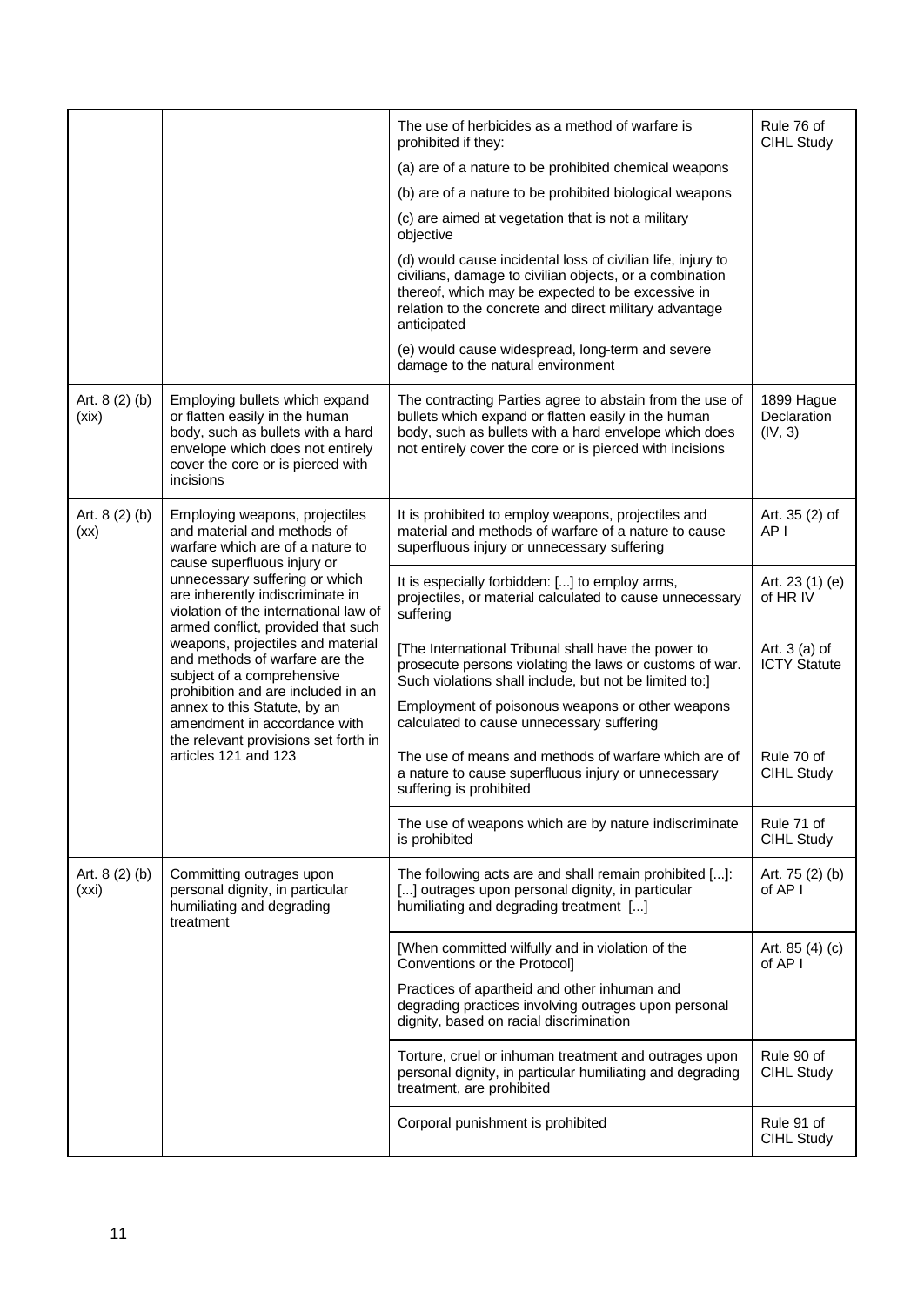| Art. 8 (2) (b)<br>(xxii) | Committing rape, sexual slavery,<br>enforced prostitution, forced<br>pregnancy, as defined in article 7,<br>paragraph 2 (f), enforced               | The following acts are and shall remain prohibited []:<br>[] outrages upon personal dignity, in particular []<br>enforced prostitution and any form of indecent assault                                                                                                                                                                    | Art. 75 (2) (b)<br>of AP I        |
|--------------------------|-----------------------------------------------------------------------------------------------------------------------------------------------------|--------------------------------------------------------------------------------------------------------------------------------------------------------------------------------------------------------------------------------------------------------------------------------------------------------------------------------------------|-----------------------------------|
|                          | sterilization, or any other form of<br>sexual violence also constituting<br>a grave breach of the Geneva<br>Conventions                             | Women shall be especially protected against any attack<br>on their honour, in particular against rape, enforced<br>prostitution or any form of indecent assault                                                                                                                                                                            | Art. 27 (2) of<br>GC IV,          |
|                          |                                                                                                                                                     | Women shall be the object of special respect and shall<br>be protected in particular against rape, forced<br>prostitution and any other form of indecent assault                                                                                                                                                                           | Art. 76 (1) of<br>AP <sub>I</sub> |
|                          |                                                                                                                                                     | Rape and other forms of sexual violence are prohibited                                                                                                                                                                                                                                                                                     | Rule 93 of<br>CIHL Study          |
| Art. 8 (2)<br>(b)(xxiii) | Utilizing the presence of a civilian<br>or other protected person to<br>render certain points, areas or<br>military forces immune from              | [] Nor may [the presence of a POW] be used to<br>render certain points or areas immune from military<br>operations                                                                                                                                                                                                                         | Art. 23 (1) of<br>GC III,         |
|                          | military operations                                                                                                                                 | The presence of a protected person may not be used to<br>render certain points or areas immune from military<br>operations                                                                                                                                                                                                                 | Art. 28 of GC<br>IV               |
|                          |                                                                                                                                                     | The presence or movements of the civilian population<br>or individual civilians shall not be used to render certain<br>points or areas immune from military operations, in<br>particular attempts to shield military objectives from<br>attacks or to shield, favour or impede military operations                                         | Art. 51 (7) AP<br>ı.              |
|                          |                                                                                                                                                     | The Parties to the conflict shall [] endeavour to<br>remove the civilian population, individual civilians and<br>civilian objects under their control from the vicinity of<br>military objectives                                                                                                                                          | Art. 58 (a) of<br>AP I            |
|                          |                                                                                                                                                     | The use of human shields is prohibited                                                                                                                                                                                                                                                                                                     | Rule 97 of<br>CIHL Study          |
| Art. $8(2)(b)$<br>(xxiv) | Intentionally directing attacks<br>against buildings, material,                                                                                     | [Military and civilian medical units, including<br>medical and religious personnel:]                                                                                                                                                                                                                                                       |                                   |
|                          | medical units and transport, and<br>personnel using the distinctive<br>emblems of the Geneva<br>Conventions in conformity with<br>international law | Fixed establishments and mobile medical units of the<br>Medical Service may in no circumstances be attacked                                                                                                                                                                                                                                | Art. 19 (1) of<br>GC I            |
|                          |                                                                                                                                                     | Medical personnel exclusively engaged in the search<br>for, or the collection, transport or treatment of the<br>wounded or sick, [] staff exclusively engaged in the<br>administration of medical units and establishments, as<br>well as chaplains attached to the armed forces, shall be<br>respected and protected in all circumstances | Art. 24 of GC                     |
|                          |                                                                                                                                                     | Establishments ashore entitled to the protection of [GC<br>I] shall be protected from bombardment or attack from<br>the sea                                                                                                                                                                                                                | Art. 23 of GC<br>Ш                |
|                          |                                                                                                                                                     | The religious, medical and hospital personnel of<br>hospital ships and their crews shall be respected and<br>protected                                                                                                                                                                                                                     | Art. 36 of GC<br>Ш                |
|                          |                                                                                                                                                     | Civilian hospitals [] may in no circumstances be the<br>object of attack. [] Civilian hospitals shall be marked<br>by means of the emblem provided for in Article 38 of<br>GC I                                                                                                                                                            | Art. 18(1)<br>and (3) of GC<br>IV |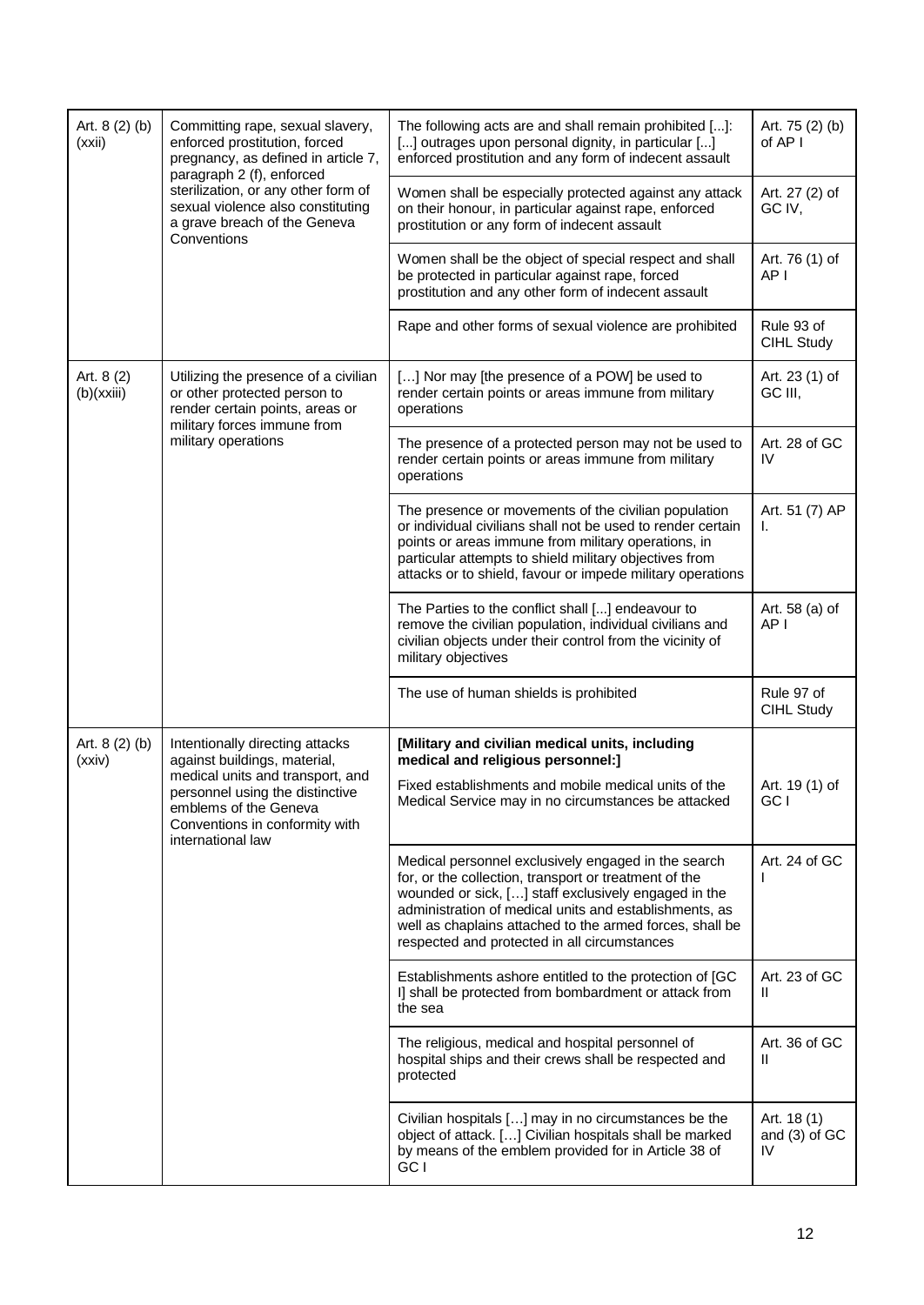|  | Persons regularly and solely engaged in the operation<br>and administration of civilian hospitals [] shall be<br>respected and protected. [] The above personnel shall<br>be recognizable [] by means of a stamped, water-<br>resistant armlet [] issued by the State and shall wear<br>the emblem provided for in Article 38 of GC I | Art. 20 (1)<br>and (2) of GC<br>IV |
|--|---------------------------------------------------------------------------------------------------------------------------------------------------------------------------------------------------------------------------------------------------------------------------------------------------------------------------------------|------------------------------------|
|  | 1. Medical units shall be respected and protected at all<br>times and shall not be the object of attack                                                                                                                                                                                                                               | Art. 12 (1)<br>and (2) of AP       |
|  | 2. Para. 1 shall apply to civilian medical units, provided<br>that they:                                                                                                                                                                                                                                                              |                                    |
|  | (a) belong to one of the Parties to the conflict                                                                                                                                                                                                                                                                                      |                                    |
|  | (b) are recognized and authorized by the competent<br>authority of one of the Parties to the conflict;                                                                                                                                                                                                                                |                                    |
|  | (c) are authorized in conformity with Article 9 (2) of this<br>Protocol                                                                                                                                                                                                                                                               |                                    |
|  | Civilian medical personnel shall be respected and<br>protected []                                                                                                                                                                                                                                                                     | Art. 15 (1)<br>and (5) of AP       |
|  | Civilian religious personnel shall be respected and<br>protected []                                                                                                                                                                                                                                                                   |                                    |
|  | Medical units exclusively assigned to medical purposes<br>must be respected and protected in all circumstances.<br>They lose their protection if they are being used,<br>outside their humanitarian function, to commit acts<br>harmful to the enemy                                                                                  | Rule 25 of<br>CIHL Study           |
|  | Attacks directed against medical and religious<br>personnel and objects displaying the distinctive<br>emblems of the Geneva Conventions in conformity with<br>international law are prohibited                                                                                                                                        | Rule 29 of<br>CIHL Study           |
|  | Medical units exclusively assigned to medical purposes<br>must be respected and protected in all circumstances.<br>They lose their protection if they are being used,<br>outside their humanitarian function, to commit acts<br>harmful to the enemy                                                                                  | Rule 30 of<br>CIHL Study           |
|  | [Hospital ships and other craft:]                                                                                                                                                                                                                                                                                                     |                                    |
|  | Hospital ships entitled to the protection [of GC II] shall<br>not be attacked from the land                                                                                                                                                                                                                                           | Art. 20 of GC                      |
|  | Military hospital ships [] may in no circumstances be<br>attacked or captured                                                                                                                                                                                                                                                         | Art. 22 (1) of<br>GC II            |
|  | Hospital ships utilized by National Red Cross Societies<br>[] shall have the same protection as military hospital<br>ships                                                                                                                                                                                                            | Art. 24 (1) of<br>GC II            |
|  | Small craft [] for coastal rescue operations shall also<br>be respected and protected, so far as operational<br>requirements permit                                                                                                                                                                                                   | Art. 27 (1) of<br>GC II            |
|  | Medical ships and craft other than those referred to in<br>Article 22 of this Protocol and Article 38 of GC II shall,<br>whether at sea or in other waters, be respected and<br>protected in the same way as mobile medical units<br>under the Conventions and this Protocol                                                          | Art. 23 (1) of<br>AP I             |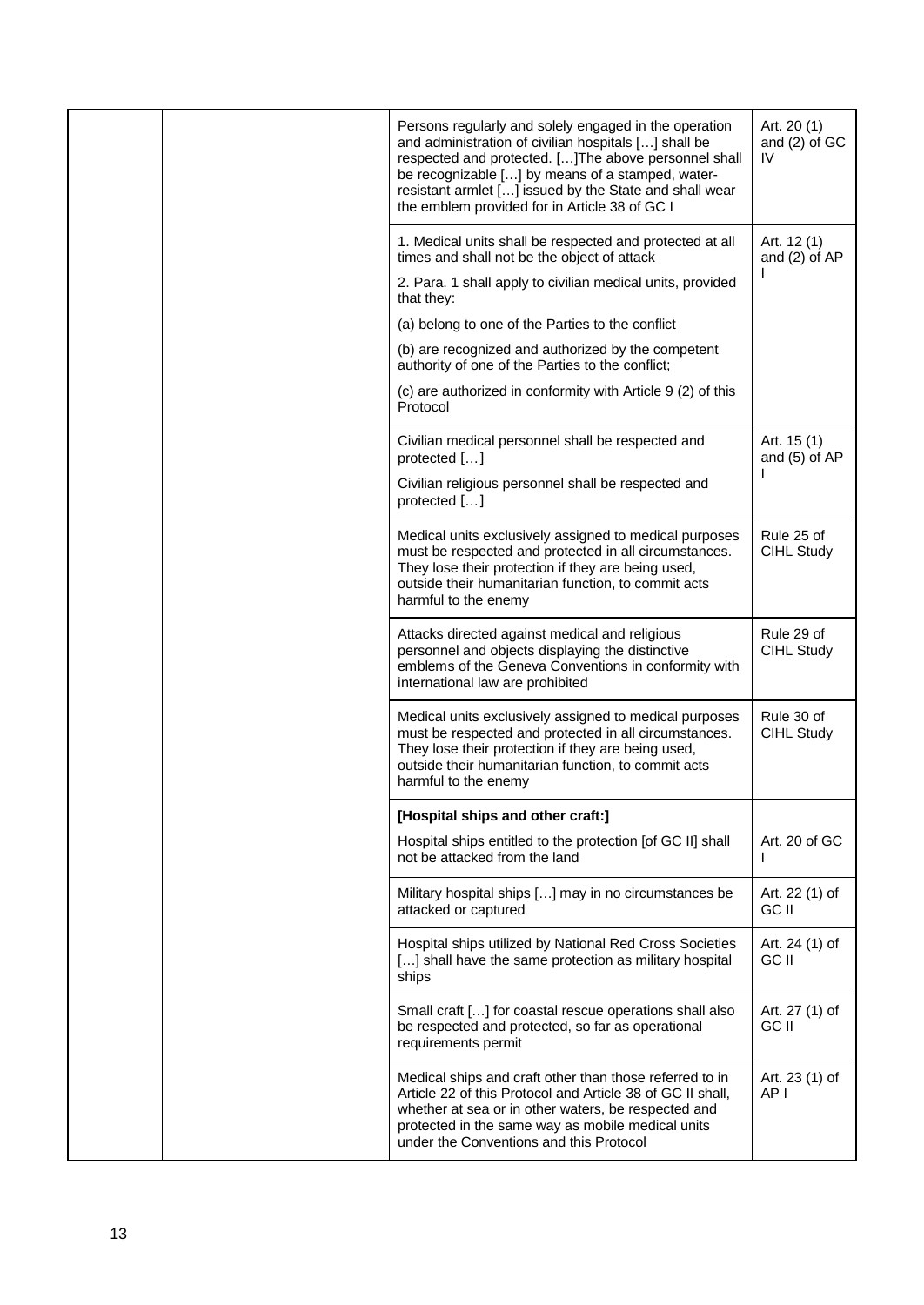|                         |                                                                                                                                                                                                                                                    | [Medical transports:]                                                                                                                                                                                                                                                   |                                |
|-------------------------|----------------------------------------------------------------------------------------------------------------------------------------------------------------------------------------------------------------------------------------------------|-------------------------------------------------------------------------------------------------------------------------------------------------------------------------------------------------------------------------------------------------------------------------|--------------------------------|
|                         |                                                                                                                                                                                                                                                    | Transports of wounded and sick or of medical<br>equipment shall be respected and protected in the<br>same way as mobile medical units                                                                                                                                   | Art. 35 (1) of<br>GC I         |
|                         |                                                                                                                                                                                                                                                    | Convoys of vehicles or hospital trains on land or<br>specially provided vessels on sea, [] shall be<br>respected and protected                                                                                                                                          | Art. 21 of GC<br>IV            |
|                         |                                                                                                                                                                                                                                                    | Medical vehicles shall be respected and protected in<br>the same way as mobile medical units under the<br>Conventions and this Protocol                                                                                                                                 | Art. 21 of AP                  |
|                         |                                                                                                                                                                                                                                                    | Medical transports assigned exclusively to medical<br>transportation must be respected and protected in all<br>circumstances. They lose their protection if they are<br>being used, outside their humanitarian function, to<br>commit acts harmful to the enemy         | Rule 28 of<br>CIHL Study       |
|                         |                                                                                                                                                                                                                                                    | [Medical aircraft:]                                                                                                                                                                                                                                                     |                                |
|                         |                                                                                                                                                                                                                                                    | Medical aircraft [] shall not be attacked. [] They<br>shall bear, clearly marked, the distinctive emblem<br>prescribed in Article 38 []                                                                                                                                 | Art. 36 (1) of<br>GC I         |
|                         |                                                                                                                                                                                                                                                    | Aircraft exclusively employed for the removal of<br>wounded and sick civilians [] shall not be attacked                                                                                                                                                                 | Art. 22 (1)<br>and (2) of GC   |
|                         |                                                                                                                                                                                                                                                    | [] They may be marked with the distinctive emblem<br>provided for in Article 38 of GC I                                                                                                                                                                                 | IV                             |
|                         |                                                                                                                                                                                                                                                    | Medical aircraft shall be respected and protected<br>subject to the provisions in this Part                                                                                                                                                                             | Art. 24 of AP                  |
| Art. $8(2)(b)$<br>(xxV) | Intentionally using starvation of<br>civilians as a method of warfare<br>by depriving them of objects<br>indispensable to their survival,<br>including wilfully impeding relief<br>supplies as provided for under the<br><b>Geneva Conventions</b> | Each High Contracting Party shall allow the free<br>passage of all consignments [] of essential foodstuffs,<br>clothing and tonics intended for children under fifteen,<br>expectant mothers and maternity cases                                                        | Art. 23 (1) of<br><b>GC IV</b> |
|                         |                                                                                                                                                                                                                                                    | To the fullest extent of the means available to it, the<br>Occupying Power has the duty of ensuring the food and<br>medical supplies of the population []                                                                                                               | Art. 55 (1) of<br>GC IV        |
|                         |                                                                                                                                                                                                                                                    | If the whole or part of the population of an occupied<br>territory is inadequately supplied, the Occupying Power<br>shall agree to relief schemes on behalf of the said<br>population, and shall facilitate them by all the means at<br>its disposal                    | Art. 59 (1) of<br><b>GC IV</b> |
|                         |                                                                                                                                                                                                                                                    | Starvation of civilians as a method of warfare is<br>prohibited                                                                                                                                                                                                         | Art. 54 (1) of<br>AP I         |
|                         |                                                                                                                                                                                                                                                    | It is prohibited to attack, destroy, remove or render<br>useless objects indispensable to the survival of the<br>civilian population [] for the specific purpose of<br>denying them for their sustenance value to the civilian<br>population or to the adverse Party [] | Art. 54 (2) of<br>AP I         |
|                         |                                                                                                                                                                                                                                                    | The parties to the conflict must allow and facilitate rapid<br>and unimpeded passage of humanitarian relief for<br>civilians in need, which is impartial in character and<br>conducted without any adverse distinction, subject to<br>their right of control.           | Rule 55 of<br>CIHL Study       |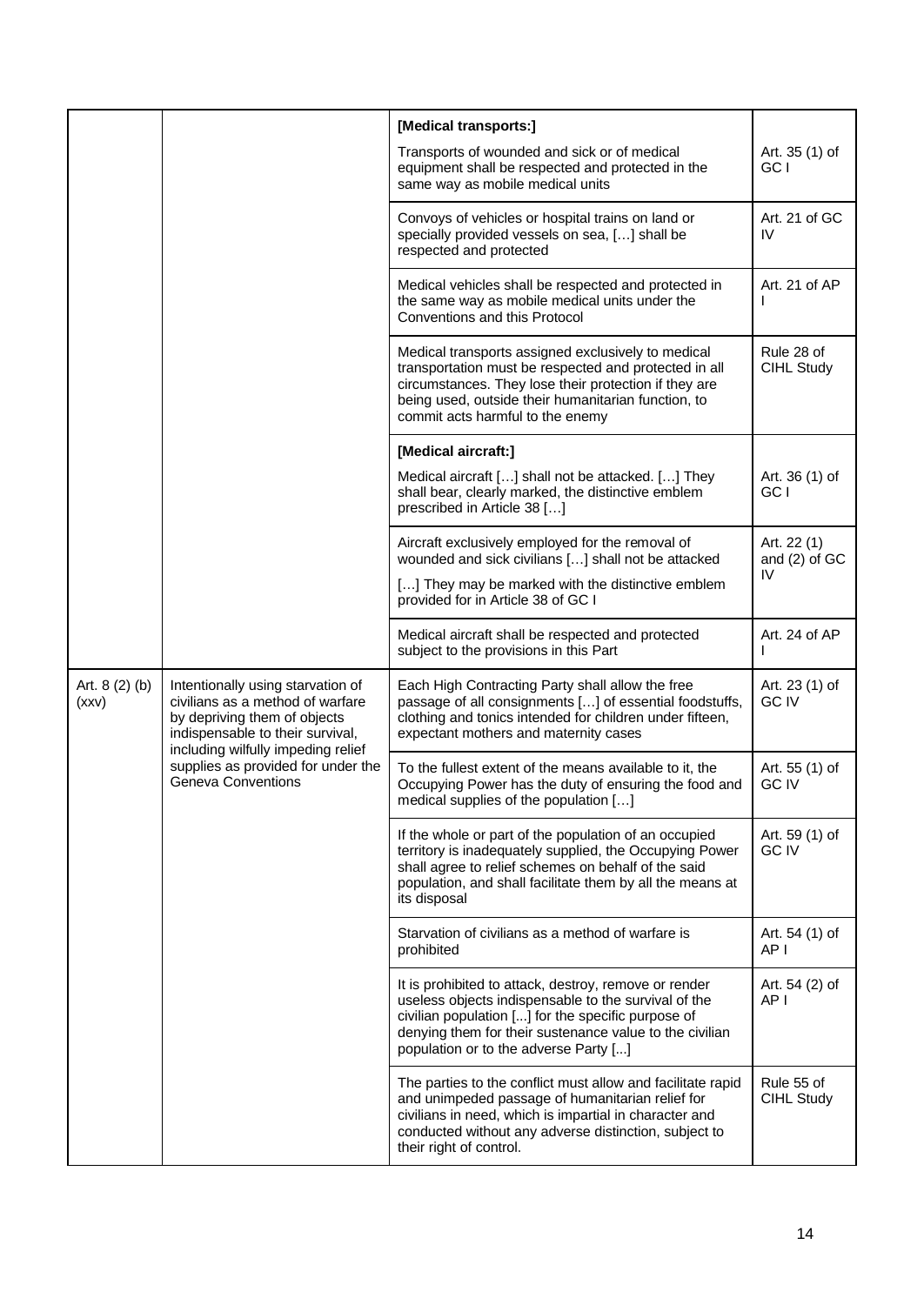|                          |                                                                                                                                                                   | The parties to the conflict must ensure the freedom of<br>movement of authorized humanitarian relief personnel<br>essential to the exercise of their functions. Only in case<br>of imperative military necessity may their movements<br>be temporarily restricted           | Rule 56 of<br>CIHL Study                  |
|--------------------------|-------------------------------------------------------------------------------------------------------------------------------------------------------------------|-----------------------------------------------------------------------------------------------------------------------------------------------------------------------------------------------------------------------------------------------------------------------------|-------------------------------------------|
| Art. $8(2)(b)$<br>(xxvi) | Conscripting or enlisting children<br>under the age of fifteen years into<br>the national armed forces or<br>using them to participate actively<br>in hostilities | The Parties to the conflict shall take all feasible<br>measures in order that children who have not attained<br>the age of fifteen years do not take a direct part in<br>hostilities and, in particular, they shall refrain from<br>recruiting them into their armed forces | Art. 77 (2) of<br>AP <sub>1</sub>         |
|                          |                                                                                                                                                                   | States Parties shall take all feasible measures to<br>ensure that persons who have not attained the age of<br>fifteen years do not take a direct part in hostilities                                                                                                        | Art. 38 (2)<br>and (3) of the<br>Child    |
|                          |                                                                                                                                                                   | State Parties shall refrain from recruiting any person<br>who has not attained the age of fifteen years into their<br>armed forces                                                                                                                                          | Convention                                |
|                          |                                                                                                                                                                   | Children must not be recruited into armed forces or<br>armed groups                                                                                                                                                                                                         | Rule 136 of<br>CIHL Study                 |
|                          |                                                                                                                                                                   | Children must not be allowed to take part in hostilities                                                                                                                                                                                                                    | Rule 137 of<br>CIHL Study                 |
|                          |                                                                                                                                                                   | <b>GRAVE BREACHES OF AP I NOT FOUND IN</b><br>THE ROME STATUTE                                                                                                                                                                                                              |                                           |
|                          |                                                                                                                                                                   | [When committed wilfully, in violation of the relevant<br>provisions of this Protocol, and causing death or serious<br>injury to body or health]                                                                                                                            | Art. 85 (3) (c)<br>of AP I                |
|                          |                                                                                                                                                                   | Launching an attack against works or installations<br>containing dangerous forces in the knowledge that such<br>attack will cause excessive loss of life, injury to civilians<br>or damage to civilian objects, as defined in Article 57,<br>paragraph 2 (a) (iii) [of API] |                                           |
|                          |                                                                                                                                                                   | [When committed wilfully and in violation of the<br>Conventions or the Protocol ]                                                                                                                                                                                           | Art. 85 (4) (b)<br>of AP I                |
|                          |                                                                                                                                                                   | Unjustifiable delay in the repatriation of prisoners of war<br>or civilians                                                                                                                                                                                                 |                                           |
|                          |                                                                                                                                                                   | [When committed wilfully and in violation of the<br>Conventions or the Protocol]                                                                                                                                                                                            | Art. $85(4)(c)$<br>of AP I                |
|                          | ' Apartheid ' is considered a crime<br>against humanity under Art. 7 of<br>the ICC Statute                                                                        | Practices of ' apartheid ' and other inhuman and<br>degrading practices involving outrages upon personal<br>dignity, based on racial discrimination                                                                                                                         |                                           |
|                          | §Art. 8 (2) (c)                                                                                                                                                   | <b>VIOLATIONS OF ARTICLE 3 COMMON TO THE</b><br>FOUR GENEVA CONVENTIONS IN NON-<br><b>INTERNATIONAL ARMED CONFLICTS</b>                                                                                                                                                     |                                           |
| Art. $8(2)(c)$<br>(i)    | Violence to life and person, in<br>particular murder of all kinds,<br>mutilation, cruel treatment and<br>torture                                                  | The following acts are and shall remain prohibited []:<br>Violence to life and person, in particular murder of all<br>kinds, mutilation, cruel treatment and torture                                                                                                        | Common<br>Article 3 (1)<br>(a) of GC I-IV |
|                          |                                                                                                                                                                   | Murder is prohibited                                                                                                                                                                                                                                                        | Rule 89 of<br><b>CIHL</b>                 |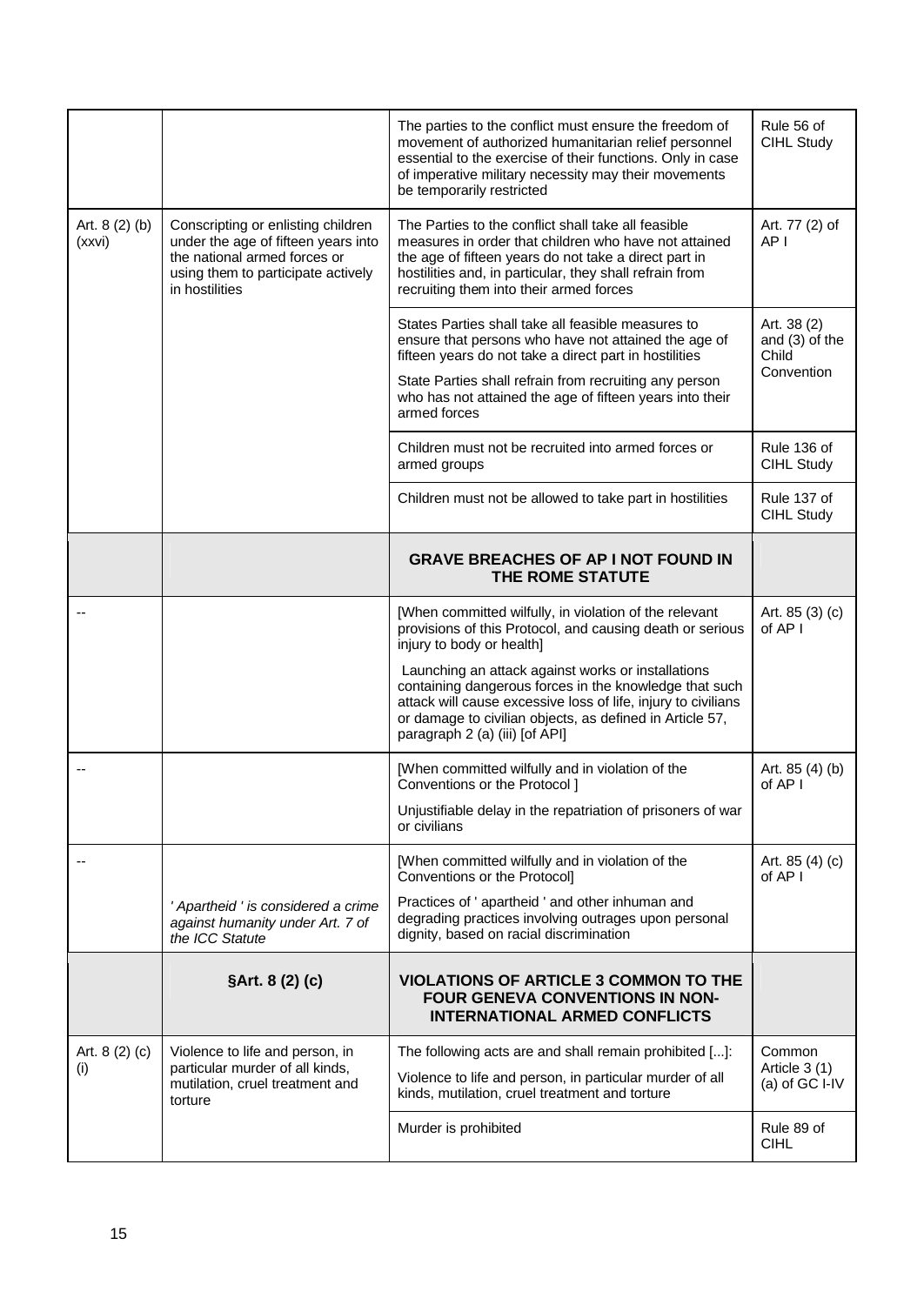|                         |                                                                                                                                                                                                                                         | Torture, cruel or inhuman treatment and outrages upon<br>personal dignity, in particular humiliating and degrading<br>treatment, are prohibited                                                                                                                                                           | Rule 90 of<br><b>CIHL</b>                                                                                                          |
|-------------------------|-----------------------------------------------------------------------------------------------------------------------------------------------------------------------------------------------------------------------------------------|-----------------------------------------------------------------------------------------------------------------------------------------------------------------------------------------------------------------------------------------------------------------------------------------------------------|------------------------------------------------------------------------------------------------------------------------------------|
| Art. 8 (2) (c)<br>(ii)  | Committing outrages upon<br>personal dignity, in particular<br>humiliating and degrading<br>treatment                                                                                                                                   | The following acts are and shall remain prohibited []:<br>Outrages upon personal dignity, in particular humiliating<br>and degrading treatment                                                                                                                                                            | Common<br>Article 3 (1)<br>(c) of GC I-IV                                                                                          |
|                         |                                                                                                                                                                                                                                         | Torture, cruel or inhuman treatment and outrages upon<br>personal dignity, in particular humiliating and degrading<br>treatment, are prohibited                                                                                                                                                           | Rule 90 of<br>CIHL Study                                                                                                           |
|                         |                                                                                                                                                                                                                                         | Corporal punishment is prohibited                                                                                                                                                                                                                                                                         | Rule 91 of<br><b>CIHL Study</b>                                                                                                    |
| Art. 8 (2) (c)<br>(iii) | Taking of hostages                                                                                                                                                                                                                      | The following acts are and shall remain prohibited []:<br>Taking of hostages                                                                                                                                                                                                                              | Common<br>Article 3 (1)<br>(b) of GC I-IV<br>and reiterated<br>in Art. 4 (2)<br>(c) of AP II                                       |
|                         |                                                                                                                                                                                                                                         | The taking of hostages is prohibited                                                                                                                                                                                                                                                                      | Rule 96 of<br>CIHL Study                                                                                                           |
| Art. 8 (2) (c)<br>(iv)  | The passing of sentences and the<br>carrying out of executions without<br>previous judgement pronounced<br>by a regularly constituted court,<br>affording all judicial guarantees<br>which are generally recognized<br>as indispensable | The following acts are and shall remain prohibited []:<br>The passing of sentences and the carrying out of<br>executions without previous judgment pronounced by a<br>regularly constituted court, affording all the judicial<br>guarantees which are recognized as indispensable by<br>civilized peoples | Common<br>Article 3 (1)<br>(d) of GC I-IV                                                                                          |
|                         |                                                                                                                                                                                                                                         | No one may be convicted or sentenced, except<br>pursuant to a fair trial affording all essential guarantees                                                                                                                                                                                               | Rule 100 of<br>CIHL Study                                                                                                          |
|                         | Art. 8 (2) (e)                                                                                                                                                                                                                          | OTHER SERIOUS VIOLATIONS OF THE LAWS<br>OF ARMED CONFLICT APPLICABLE TO NON-<br><b>INTERNATIONAL ARMED CONFLICTS</b>                                                                                                                                                                                      |                                                                                                                                    |
| Art. $8(2)(e)$<br>(i)   | Intentionally directing attacks<br>against the civilian population as<br>such or against individual civilians<br>not taking direct part in hostilities                                                                                  | The civilian population as such, as well as individual<br>civilians, shall not be the object of attack                                                                                                                                                                                                    | Art. 13 (2) of<br>AP II                                                                                                            |
|                         |                                                                                                                                                                                                                                         | [The Special Court shall have the power to prosecute<br>persons who committed the following serious violations<br>of international humanitarian law:]                                                                                                                                                     | Art. $4$ (a) of<br><b>SCSL Statute</b>                                                                                             |
|                         |                                                                                                                                                                                                                                         | Intentionally directing attacks against the civilian<br>population as such or against individual civilians not<br>taking direct part in hostilities                                                                                                                                                       |                                                                                                                                    |
|                         |                                                                                                                                                                                                                                         | [Without prejudice to the generality of the foregoing, the<br>following acts against persons referred to in paragraph<br>1 are and shall remain prohibited at any time and in any<br>place whatsoever:]<br>Acts of terrorism                                                                              | Art. 4 (2) (d)<br>of AP II;<br>See also Art.<br>$4$ (d) of the<br><b>ICTR Statute</b><br>and Art. $3(d)$<br>of the SCSL<br>Statute |
| Art. 8 (2) (e)<br>(ii)  | Intentionally directing attacks<br>against buildings, material,                                                                                                                                                                         | Medical and religious personnel shall be respected and<br>protected                                                                                                                                                                                                                                       | Art. 9 (1) of<br>AP II                                                                                                             |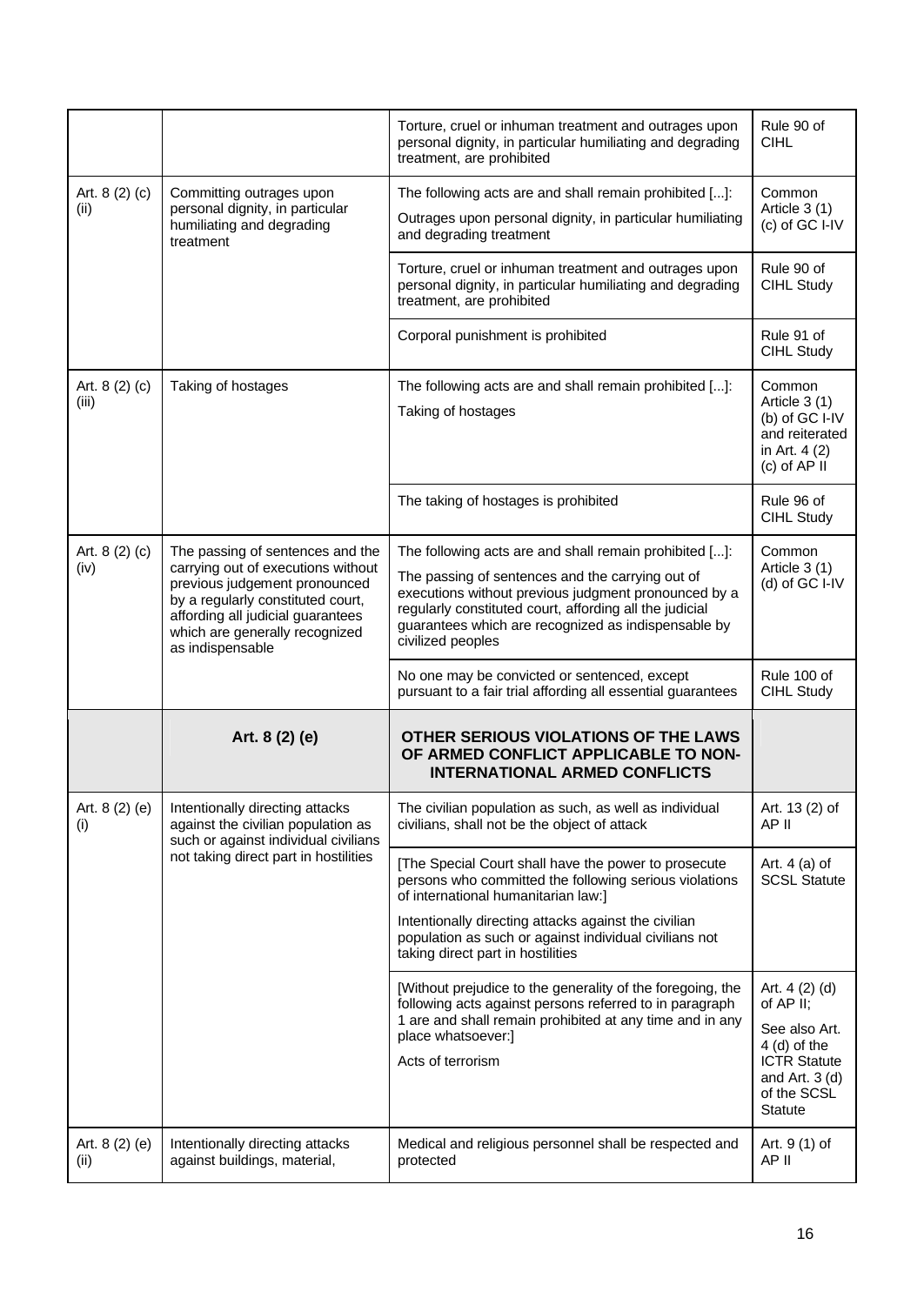|                | medical units and transport, and<br>personnel using the distinctive<br>emblems of the Geneva<br>Conventions in conformity with<br>international law                                                                                                                                                                                              | Medical units and transports shall be respected and<br>protected at all times and shall not be the object of<br>attack                                                                                                                                          | Art. 11 (1) of<br>AP II                |
|----------------|--------------------------------------------------------------------------------------------------------------------------------------------------------------------------------------------------------------------------------------------------------------------------------------------------------------------------------------------------|-----------------------------------------------------------------------------------------------------------------------------------------------------------------------------------------------------------------------------------------------------------------|----------------------------------------|
|                |                                                                                                                                                                                                                                                                                                                                                  | Medical units exclusively assigned to medical purposes<br>must be respected and protected in all circumstances.<br>They lose their protection if they are being used,<br>outside their humanitarian function, to commit acts<br>harmful to the enemy            | Rule 25 of<br>CIHL Study               |
|                |                                                                                                                                                                                                                                                                                                                                                  | Medical transports assigned exclusively to medical<br>transportation must be respected and protected in all<br>circumstances. They lose their protection if they are<br>being used, outside their humanitarian function, to<br>commit acts harmful to the enemy | Rule 28 of<br>CIHL Study               |
|                |                                                                                                                                                                                                                                                                                                                                                  | Attacks directed against medical and religious<br>personnel and objects displaying the distinctive<br>emblems of the Geneva Conventions in conformity with<br>international law are prohibited                                                                  | Rule 29 of<br>CIHL Study               |
|                |                                                                                                                                                                                                                                                                                                                                                  | Medical units exclusively assigned to medical purposes<br>must be respected and protected in all circumstances.<br>They lose their protection if they are being used,<br>outside their humanitarian function, to commit acts<br>harmful to the enemy            | Rule 30 of<br>CIHL Study               |
| Art. 8 (2) (e) | Intentionally directing attacks                                                                                                                                                                                                                                                                                                                  | [Peacekeeping missions:]                                                                                                                                                                                                                                        |                                        |
| (iii)          | against personnel, installations,<br>material, units or vehicles<br>involved in a humanitarian<br>assistance or peacekeeping<br>mission in accordance with the<br>Charter of the United Nations, as<br>long as they are entitled to the<br>protection given to civilians or<br>civilian objects under the<br>international law of armed conflict | United Nations and associated personnel, their<br>equipment and premises shall not be made the object<br>of attack or of any action that prevents them from<br>discharging their mandate                                                                        | Art. 7 (1) of<br>1994 UN<br>Convention |
|                |                                                                                                                                                                                                                                                                                                                                                  | 1. The intentional commission of:                                                                                                                                                                                                                               | Art. 9 of<br>1994 UN<br>Convention     |
|                |                                                                                                                                                                                                                                                                                                                                                  | (a) A murder, kidnapping or other attack upon the<br>person or liberty of any United Nations or associated<br>personnel                                                                                                                                         |                                        |
|                |                                                                                                                                                                                                                                                                                                                                                  | (b) A violent attack upon the official premises, the<br>private accommodation or the means of transportation<br>of any United Nations or associated personnel likely to<br>endanger his or her person or liberty                                                |                                        |
|                |                                                                                                                                                                                                                                                                                                                                                  | (c) A threat to commit any such attack with the objective<br>of compelling a physical or juridical person to do or to<br>refrain from doing any act                                                                                                             |                                        |
|                |                                                                                                                                                                                                                                                                                                                                                  | (d) An attempt to commit any such attack                                                                                                                                                                                                                        |                                        |
|                |                                                                                                                                                                                                                                                                                                                                                  | (e) An act constituting participation as an accomplice in<br>any such attack, or in an attempt to commit such attack,<br>or in organizing or ordering others to commit such<br>attack, shall be made by each State Party a crime<br>under its national law      |                                        |
|                |                                                                                                                                                                                                                                                                                                                                                  | 2. Each State Party shall make the crimes set out in<br>paragraph 1 punishable by appropriate penalties which<br>shall take into account their grave nature                                                                                                     |                                        |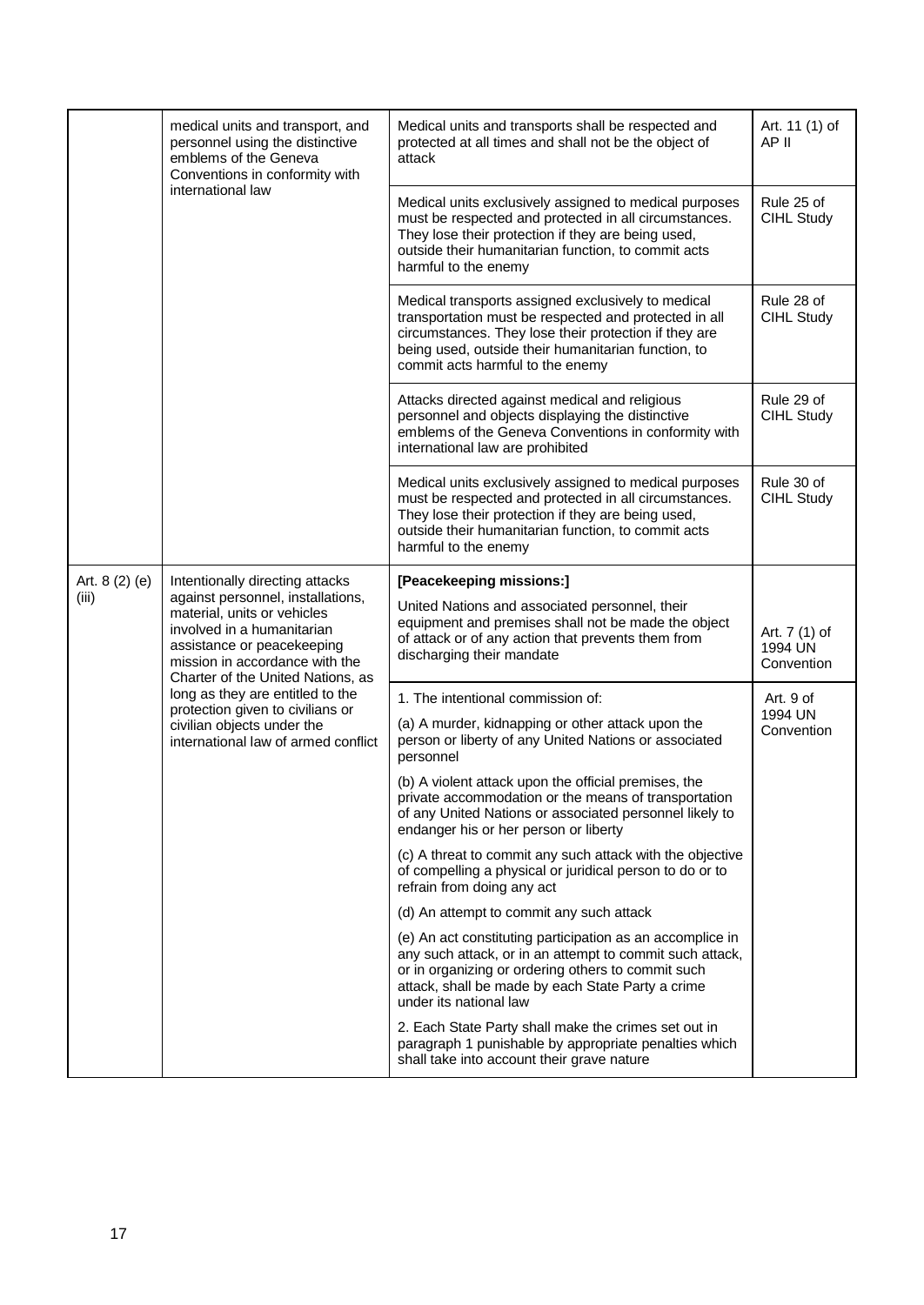|                        |                                                                                                                                                                                                                                                                            | [The Special Court shall have the power to prosecute<br>persons who committed the following serious violations<br>of international humanitarian law:]                                                                                                                                                                                                                                                                                                              |                                        |
|------------------------|----------------------------------------------------------------------------------------------------------------------------------------------------------------------------------------------------------------------------------------------------------------------------|--------------------------------------------------------------------------------------------------------------------------------------------------------------------------------------------------------------------------------------------------------------------------------------------------------------------------------------------------------------------------------------------------------------------------------------------------------------------|----------------------------------------|
|                        |                                                                                                                                                                                                                                                                            | Intentionally directing attacks against personnel,<br>installations, material, units or vehicles involved in a<br>humanitarian assistance or peacekeeping mission in<br>accordance with the Charter of the United Nations, as<br>long as they are entitled to the protection given to<br>civilians or civilian objects under the international law of<br>armed conflict                                                                                            | Art. $4(b)$ of<br><b>SCSL Statute</b>  |
|                        |                                                                                                                                                                                                                                                                            | [Humanitarian assistance:]                                                                                                                                                                                                                                                                                                                                                                                                                                         |                                        |
|                        |                                                                                                                                                                                                                                                                            | Medical and religious personnel shall be respected and<br>protected                                                                                                                                                                                                                                                                                                                                                                                                | Art. 9 of AP II                        |
|                        |                                                                                                                                                                                                                                                                            | Medical units and transports shall be respected and<br>protected at all times and shall not be the object of<br>attack                                                                                                                                                                                                                                                                                                                                             | Art. 11 (1) of<br>AP II                |
| Art. $8(2)(e)$<br>(iv) | Intentionally directing attacks<br>against buildings dedicated to<br>religion, education, art, science or<br>charitable purposes, historic<br>monuments, hospitals and places<br>where the sick and wounded are<br>collected, provided they are not<br>military objectives | It is prohibited to commit any acts of hostility directed<br>against historic monuments, works of art or places of<br>worship which constitute the cultural or spiritual heritage<br>of peoples                                                                                                                                                                                                                                                                    | Art. 16 of AP<br>$\mathbf{H}$          |
|                        |                                                                                                                                                                                                                                                                            | 1. Any person commits an offence within the meaning<br>of this Protocol if that person intentionally and in<br>violation of the Convention or this Protocol commits any<br>of the following acts:                                                                                                                                                                                                                                                                  | Art. 15 of the<br>1999 CCP<br>OP       |
|                        |                                                                                                                                                                                                                                                                            | a. making cultural property under enhanced protection<br>the object of attack                                                                                                                                                                                                                                                                                                                                                                                      |                                        |
|                        |                                                                                                                                                                                                                                                                            | b. using cultural property under enhanced protection or<br>its immediate surroundings in support of military action                                                                                                                                                                                                                                                                                                                                                |                                        |
|                        |                                                                                                                                                                                                                                                                            | c. extensive destruction or appropriation of cultural<br>property protected under the Convention and this<br>Protocol                                                                                                                                                                                                                                                                                                                                              |                                        |
|                        |                                                                                                                                                                                                                                                                            | d. making cultural property protected under the<br>Convention and this Protocol the object of attack                                                                                                                                                                                                                                                                                                                                                               |                                        |
|                        |                                                                                                                                                                                                                                                                            | e. theft, pillage or misappropriation of, or acts of<br>vandalism directed against cultural property protected<br>under the Convention                                                                                                                                                                                                                                                                                                                             |                                        |
|                        |                                                                                                                                                                                                                                                                            | 2. Each Party shall adopt such measures as may be<br>necessary to establish as criminal offences under its<br>domestic law the offences set forth in this Article and to<br>make such offences punishable by appropriate<br>penalties. When doing so, Parties shall comply with<br>general principles of law and international law, including<br>the rules extending individual criminal responsibility to<br>persons other than those who directly commit the act |                                        |
|                        |                                                                                                                                                                                                                                                                            | [The International Tribunal shall have the power to<br>prosecute persons violating the laws or customs of war.<br>Such violations shall include, but not be limited to:]                                                                                                                                                                                                                                                                                           | Art. $3$ (d) of<br><b>ICTY Statute</b> |
|                        |                                                                                                                                                                                                                                                                            | Seizure of, destruction or wilful damage done to<br>institutions dedicated to religion, charity and education,<br>the arts and sciences, historic monuments and works of<br>art and science                                                                                                                                                                                                                                                                        |                                        |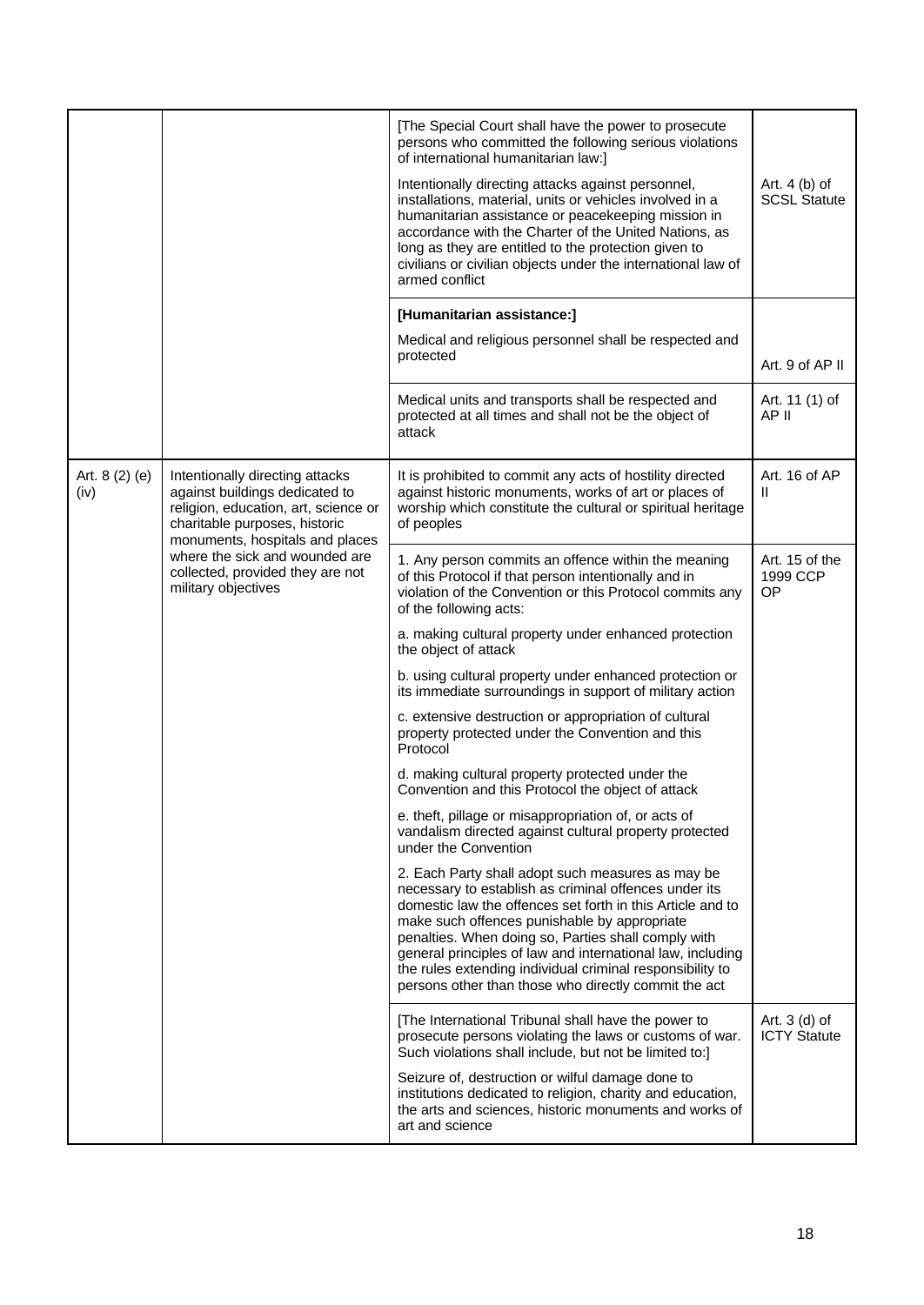|                             |                                                                                                                                                                                                                                                                                                    | Each party to the conflict must respect cultural property:<br>A. Special care must be taken in military operations to<br>avoid damage to buildings dedicated to religion, art,<br>science, education or charitable purposes and historic<br>monuments unless they are military objectives<br>B. Property of great importance to the cultural heritage<br>of every people must not be the object of attack unless<br>imperatively required by military necessity | Rule 38 of<br>CIHL Study                                                                                            |
|-----------------------------|----------------------------------------------------------------------------------------------------------------------------------------------------------------------------------------------------------------------------------------------------------------------------------------------------|-----------------------------------------------------------------------------------------------------------------------------------------------------------------------------------------------------------------------------------------------------------------------------------------------------------------------------------------------------------------------------------------------------------------------------------------------------------------|---------------------------------------------------------------------------------------------------------------------|
|                             |                                                                                                                                                                                                                                                                                                    | Each party to the conflict must protect cultural property:<br>A. All seizure of or destruction or wilful damage done to<br>institutions dedicated to religion, charity, education, the<br>arts and sciences, historic monuments and works of art<br>and science is prohibited                                                                                                                                                                                   | Rule 40 of<br>CIHL Study                                                                                            |
|                             |                                                                                                                                                                                                                                                                                                    | B. Any form of theft, pillage or misappropriation of, and<br>any acts of vandalism directed against, property of<br>great importance to the cultural heritage of every people<br>is prohibited                                                                                                                                                                                                                                                                  |                                                                                                                     |
| Art. $8(2)(e)$<br>(v)       | Pillaging a town or place, even<br>when taken by assault                                                                                                                                                                                                                                           | [Without prejudice to the generality of the foregoing, the<br>following acts against persons referred to in paragraph<br>1 are and shall remain prohibited at any time and in any<br>place whatsoever:]<br>Pillage                                                                                                                                                                                                                                              | Art. $4(2)(g)$<br>of AP II<br>See also Art.<br>4 (f) of ICTR<br>Statute and<br>Art. 3 (f) of<br><b>SCSL Statute</b> |
|                             |                                                                                                                                                                                                                                                                                                    | [The International Tribunal shall have the power to<br>prosecute persons violating the laws or customs of war.<br>Such violations shall include, but not be limited to:<br>Plunder of public or private property                                                                                                                                                                                                                                                | Art. $3(e)$ of<br><b>ICTY Statute</b>                                                                               |
|                             |                                                                                                                                                                                                                                                                                                    | Pillage is prohibited                                                                                                                                                                                                                                                                                                                                                                                                                                           | Rule 52 of<br>CIHL Study                                                                                            |
| Art. $8(2)(e)$<br>(vi)      | Committing rape, sexual slavery,<br>enforced prostitution, forced<br>pregnancy, as defined in article 7,<br>paragraph 2 (f), enforced<br>sterilization, and any other form of<br>sexual violence also constituting<br>a serious violation of article 3<br>common to the four Geneva<br>Conventions | [Without prejudice to the generality of the foregoing, the<br>following acts against persons referred to in paragraph<br>1 are and shall remain prohibited at any time and in any<br>place whatsoever:]<br>Outrages upon personal dignity, in particular humiliating<br>and degrading treatment, rape, enforced prostitution<br>and any form of indecent assault                                                                                                | Article 4 (2)<br>$(e)$ of AP II                                                                                     |
|                             |                                                                                                                                                                                                                                                                                                    | [Without prejudice to the generality of the foregoing, the<br>following acts against persons referred to in paragraph<br>1 are and shall remain prohibited at any time and in any<br>place whatsoever:]                                                                                                                                                                                                                                                         | Art. $4(2)$ (f)<br>of AP II                                                                                         |
|                             |                                                                                                                                                                                                                                                                                                    | Slavery and slave trade in all their forms<br>Rape and other forms of sexual violence are prohibited                                                                                                                                                                                                                                                                                                                                                            | Rule 93 of                                                                                                          |
|                             |                                                                                                                                                                                                                                                                                                    |                                                                                                                                                                                                                                                                                                                                                                                                                                                                 | CIHL Study                                                                                                          |
| 44(Art. 8(2)<br>$(e)$ (vii) | Conscripting or enlisting children<br>under the age of fifteen years into<br>armed forces or groups or using<br>them to participate actively in                                                                                                                                                    | Children who have not attained the age of fifteen years<br>shall neither be recruited in the armed forces or groups<br>nor allowed to take part in hostilities                                                                                                                                                                                                                                                                                                  | Art. $4(3)(c)$<br>of AP II                                                                                          |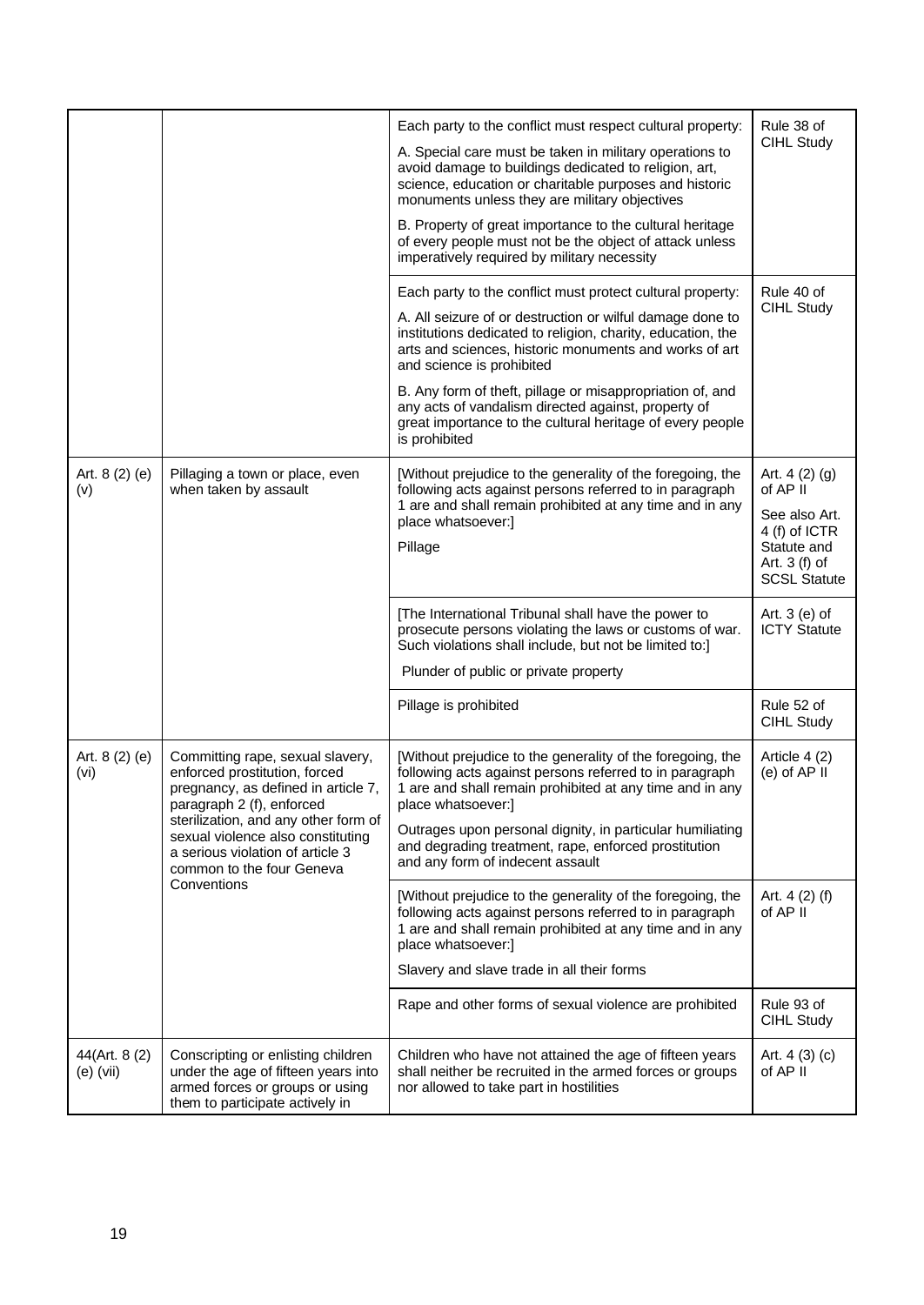|                          | hostilities                                                                                                                                                                                                                                                                                                                                                                                                       | 2. States Parties shall take all feasible measures to<br>ensure that persons who have not attained the age of<br>fifteen years do not take a direct part in hostilities                                                                                                                                                                                                                                                                                                                                                                 | Art. 38 (2)<br>and (3) of the<br>Child       |
|--------------------------|-------------------------------------------------------------------------------------------------------------------------------------------------------------------------------------------------------------------------------------------------------------------------------------------------------------------------------------------------------------------------------------------------------------------|-----------------------------------------------------------------------------------------------------------------------------------------------------------------------------------------------------------------------------------------------------------------------------------------------------------------------------------------------------------------------------------------------------------------------------------------------------------------------------------------------------------------------------------------|----------------------------------------------|
|                          |                                                                                                                                                                                                                                                                                                                                                                                                                   | 3. States Parties shall refrain from recruiting any person<br>who has not attained the age of fifteen years into their<br>armed forces. In recruiting among those persons who<br>have attained the age of fifteen years but who have not<br>attained the age of eighteen years, States Parties shall<br>endeavour to give priority to those who are oldest                                                                                                                                                                              | Convention                                   |
|                          |                                                                                                                                                                                                                                                                                                                                                                                                                   | The Special Court shall have the power to prosecute<br>persons who committed the following serious violations<br>of international humanitarian law:]                                                                                                                                                                                                                                                                                                                                                                                    | Art. $4$ (c) of<br><b>SCSL Statute</b>       |
|                          |                                                                                                                                                                                                                                                                                                                                                                                                                   | Conscripting or enlisting children under the age of 15<br>years into armed forces or groups or using them to<br>participate actively in hostilities                                                                                                                                                                                                                                                                                                                                                                                     |                                              |
|                          |                                                                                                                                                                                                                                                                                                                                                                                                                   | Children must not be recruited into armed forces or<br>armed groups                                                                                                                                                                                                                                                                                                                                                                                                                                                                     | Rule 136 of<br>CIHL Study                    |
|                          |                                                                                                                                                                                                                                                                                                                                                                                                                   | Children must not be allowed to take part in hostilities.                                                                                                                                                                                                                                                                                                                                                                                                                                                                               | Rule 137 of<br>CIHL Study                    |
| Art. 8 (2) (e)<br>(viii) | Ordering the displacement of the<br>civilian population for reasons<br>related to the conflict, unless the<br>security of the civilians involved<br>or imperative military reasons so<br>demand                                                                                                                                                                                                                   | The displacement of the civilian population shall not be<br>ordered for reasons related to the conflict unless the<br>security of the civilians involved or imperative military<br>reasons so demand                                                                                                                                                                                                                                                                                                                                    | Art. 17 (1),<br>first sentence<br>of AP II   |
|                          |                                                                                                                                                                                                                                                                                                                                                                                                                   | Parties to a non-international armed conflict may not<br>order the displacement of the civilian population, in<br>whole or in part, for reasons related to the conflict,<br>unless the security of the civilians involved or<br>imperative military reasons so demand                                                                                                                                                                                                                                                                   | Rule 129B of<br>CIHL Study                   |
| Art. 8 (2) (e)<br>(ix)   | Killing or wounding treacherously<br>a combatant adversary                                                                                                                                                                                                                                                                                                                                                        | Killing, injuring or capturing an adversary by resort to<br>perfidy is prohibited                                                                                                                                                                                                                                                                                                                                                                                                                                                       | Rule 65 of<br>the CIHL<br>Study              |
| Art. 8 (2) (e)<br>(x)    | Declaring that no quarter will be<br>given                                                                                                                                                                                                                                                                                                                                                                        | It is prohibited to order that there shall be no survivors                                                                                                                                                                                                                                                                                                                                                                                                                                                                              | Art. 4 (1).<br>third<br>sentence of<br>AP II |
|                          |                                                                                                                                                                                                                                                                                                                                                                                                                   | Ordering that no quarter will be given, threatening an<br>adversary therewith or conducting hostilities on this<br>basis is prohibited                                                                                                                                                                                                                                                                                                                                                                                                  | Rule 46 of<br>CIHL Study                     |
| Art. $8(2)(e)$<br>(xi)   | Subjecting persons who are in the<br>power of another party to the<br>conflict to physical mutilation or to<br>medical or scientific experiments<br>of any kind which are neither<br>justified by the medical, dental or<br>hospital treatment of the person<br>concerned nor carried out in his<br>or her interest, and which cause<br>death to or seriously endanger<br>the health of such person or<br>persons | [The] physical or mental health and integrity [of persons<br>deprived of their liberty for reasons related to the armed<br>conflict] shall not be endangered by any unjustified act<br>or omission. Accordingly, it is prohibited to subject the<br>persons described in this Article to any medical<br>procedure which is not indicated by the state of health<br>of the person concerned, and which is not consistent<br>with the generally accepted medical standards applied<br>to free persons under similar medical circumstances | Art. $5(2)(e)$<br>of AP II                   |
|                          |                                                                                                                                                                                                                                                                                                                                                                                                                   | Mutilation, medical or scientific experiments or any<br>other medical procedure not indicated by the state of<br>health of the person concerned and not consistent with<br>generally accepted medical standards are prohibited                                                                                                                                                                                                                                                                                                          | Rule 92 of<br>CIHL Study                     |